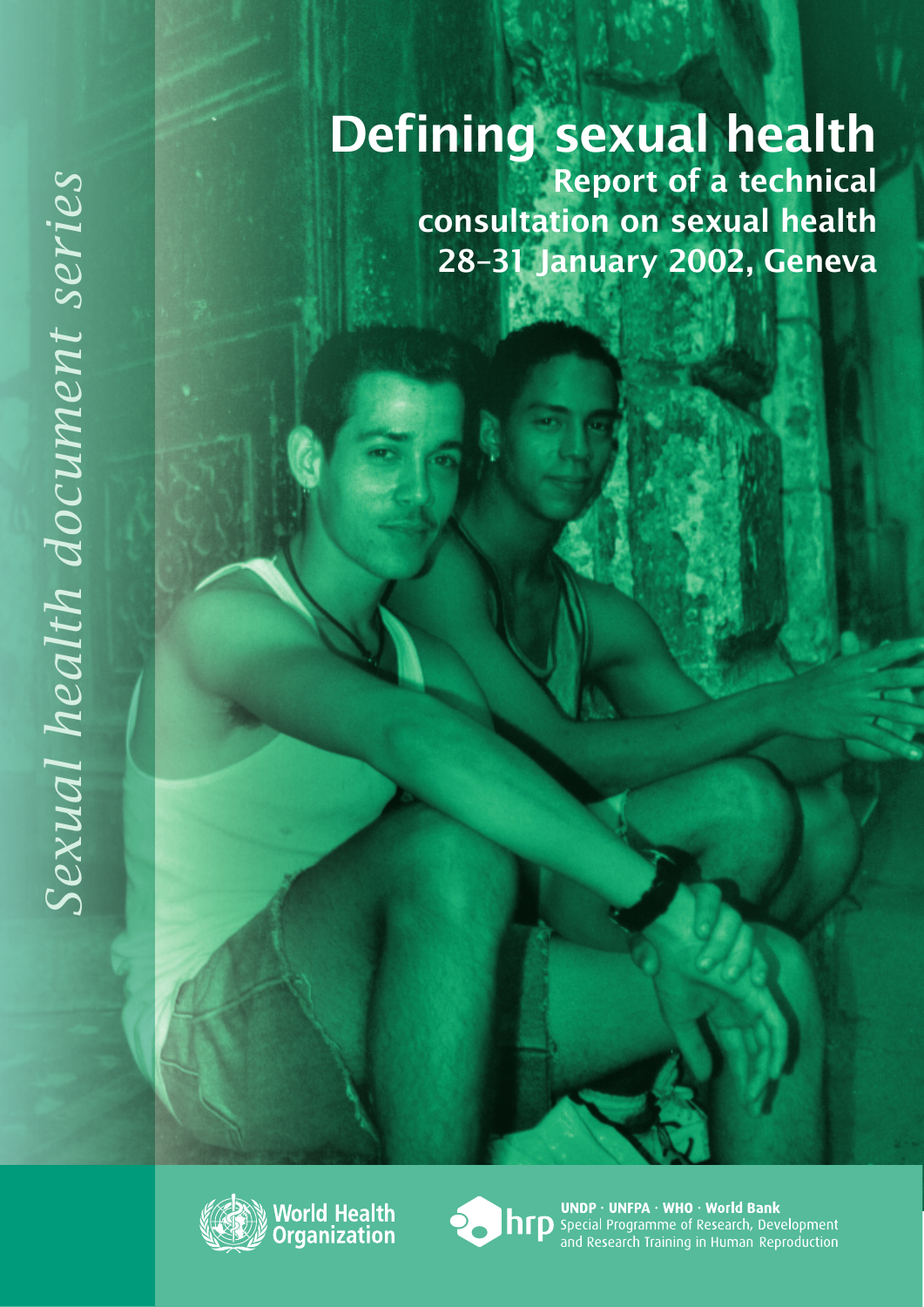# Defining sexual health

Report of a technical consultation on sexual health 28–31 January 2002, Geneva



Geneva, 2006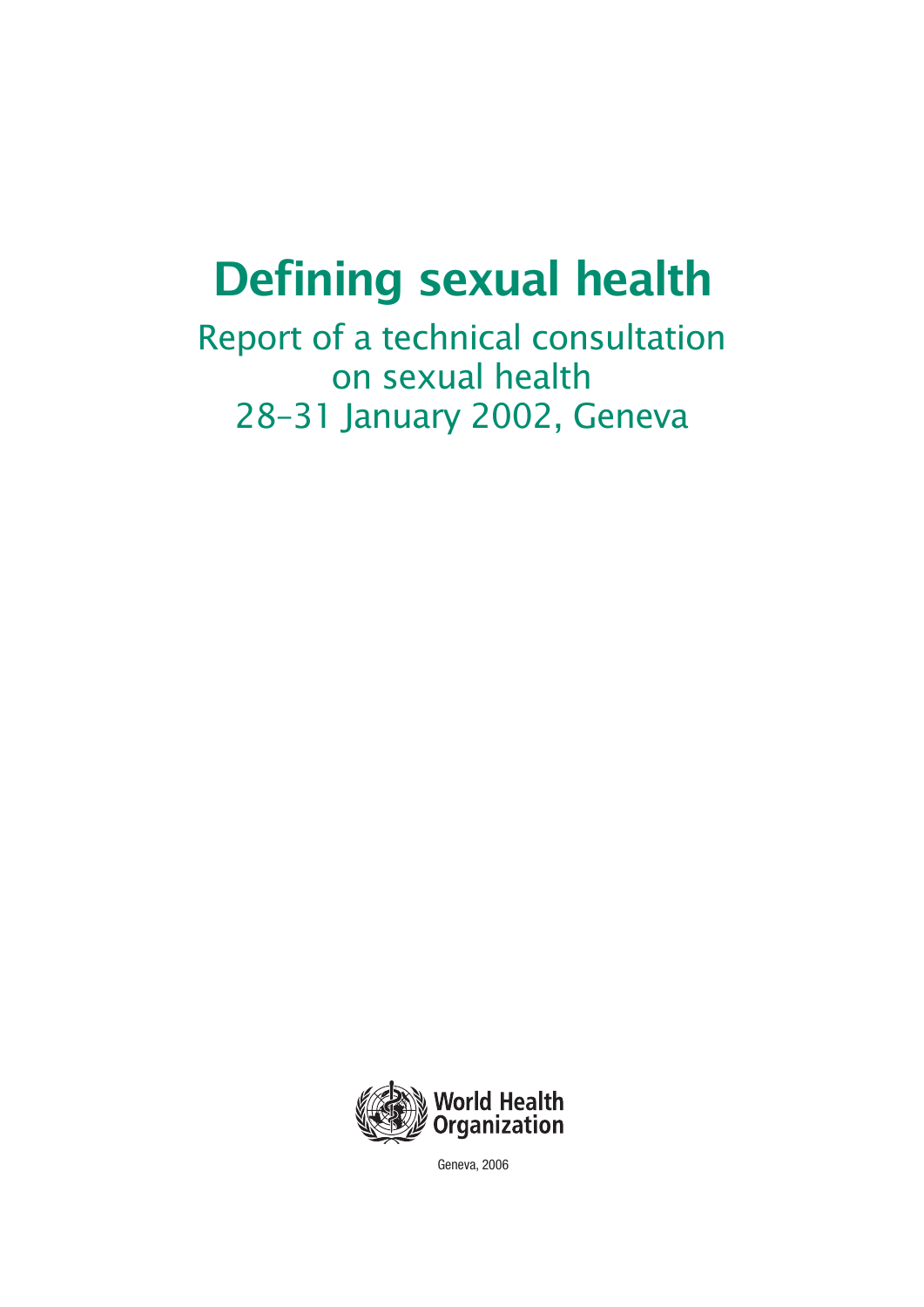#### **Defining sexual health: report of a technical consultation on sexual health, 28–31 January 2002, Geneva**

#### **© World Health Organization 2006**

All rights reserved. Publications of the World Health Organization can be obtained from WHO Press, World Health Organization, 20 Avenue Appia, 1211 Geneva 27, Switzerland (tel.: +41 22 791 3264; fax: +41 22 791 4857; e-mail: bookorders@who. int). Requests for permission to reproduce or translate WHO publications – whether for sale or for noncommercial distribution – should be addressed to WHO Press, at the above address (fax: +41 22 791 4806; e-mail: permissions@who.int).

The designations employed and the presentation of the material in this publication do not imply the expression of any opinion whatsoever on the part of the World Health Organization concerning the legal status of any country, territory, city or area or of its authorities, or concerning the delimitation of its frontiers or boundaries. Dotted lines on maps represent approximate border lines for which there may not yet be full agreement.

The mention of specific companies or of certain manufacturers' products does not imply that they are endorsed or recommended by the World Health Organization in preference to others of a similar nature that are not mentioned. Errors and omissions excepted, the names of proprietary products are distinguished by initial capital letters.

All reasonable precautions have been taken by the World Health Organization to verify the information contained in this publication. However, the published material is being distributed without warranty of any kind, either expressed or implied. The responsibility for the interpretation and use of the material lies with the reader. In no event shall the World Health Organization be liable for damages arising from its use.

This publication contains the collective views of an international group of experts and does not necessarily represent the decisions or the stated policy of the World Health Organization.

Printed in

Photo credits: Anita Kolmodin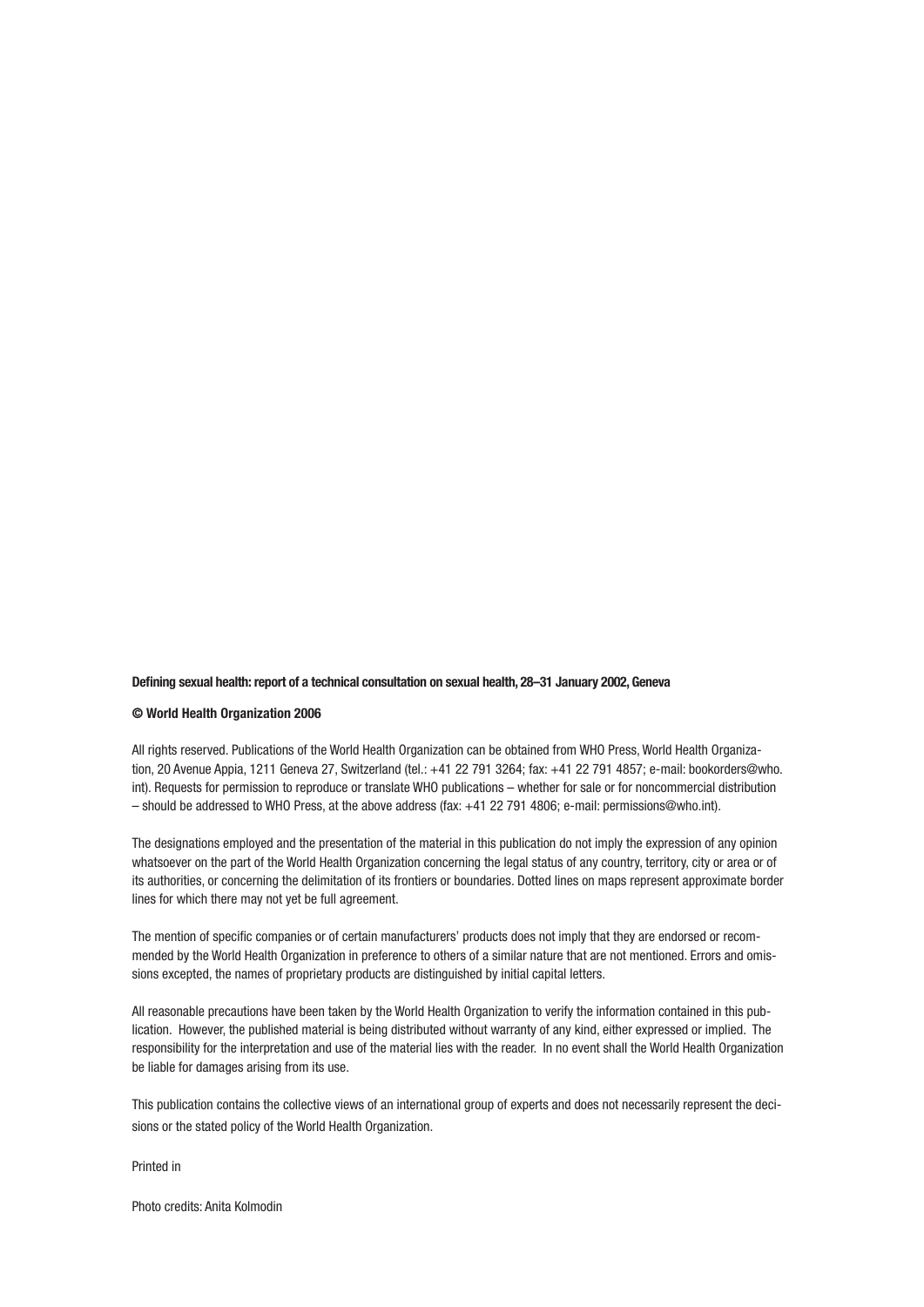### **Contents**

| Acknowledgements             | IV                                                                          |              |
|------------------------------|-----------------------------------------------------------------------------|--------------|
|                              | <b>Chapter 1: Introduction</b>                                              | 1            |
|                              | Chapter 2: Purpose, objectives and overview of the consultation             | $\mathbf{2}$ |
|                              | <b>Chapter 3: Working definitions</b>                                       | 4            |
|                              | Chapter 4: Building sexually healthy societies: the public health challenge | 6            |
|                              | 4.1 Healthy sexual development - a gender issue                             | 6            |
|                              | 4.1.1 Discussion                                                            | 8            |
|                              | 4.2 The public health challenge                                             | 8            |
|                              | Chapter 5: Vulnerability and risk: influencing factors                      | 10           |
| 5.1                          | Models for addressing vulnerability and risk                                | 10           |
|                              | 5.1.1 Discussion                                                            | 11           |
|                              | 5.2 Regional perspectives on sociocultural factors                          | 12           |
|                              | 5.2.1 Latin America                                                         | 12           |
|                              | 5.2.2 Sub-Saharan Africa                                                    | 13           |
|                              | 5.2.3 Eastern Mediterranean region                                          | 13           |
|                              | 5.2.4 Asia                                                                  | 14           |
|                              | 5.2.5 Discussion                                                            | 14           |
|                              | <b>Chapter 6: Meeting people's needs</b>                                    | 15           |
| 6.1                          | Integrating sexual health into existing services                            | 15           |
|                              | 6.1.1 Discussion                                                            | 16           |
|                              | 6.2 Sexuality information: how can the health sector make a difference?     | 16           |
|                              | 6.2.1 Discussion                                                            | 17           |
|                              | 6.3 Country case studies on sexuality education                             | 18           |
|                              | 6.3.1 Discussion                                                            | 18           |
|                              | 6.4 Government response: creating an enabling legal and policy environment  | 19           |
|                              | 6.4.1 Discussion                                                            | 19           |
| <b>Chapter 7: Conclusion</b> | 21                                                                          |              |
| References                   | 22                                                                          |              |
|                              | Annex 1: Meeting agenda                                                     | 23           |
| Annex 2: Participants' list  | 26                                                                          |              |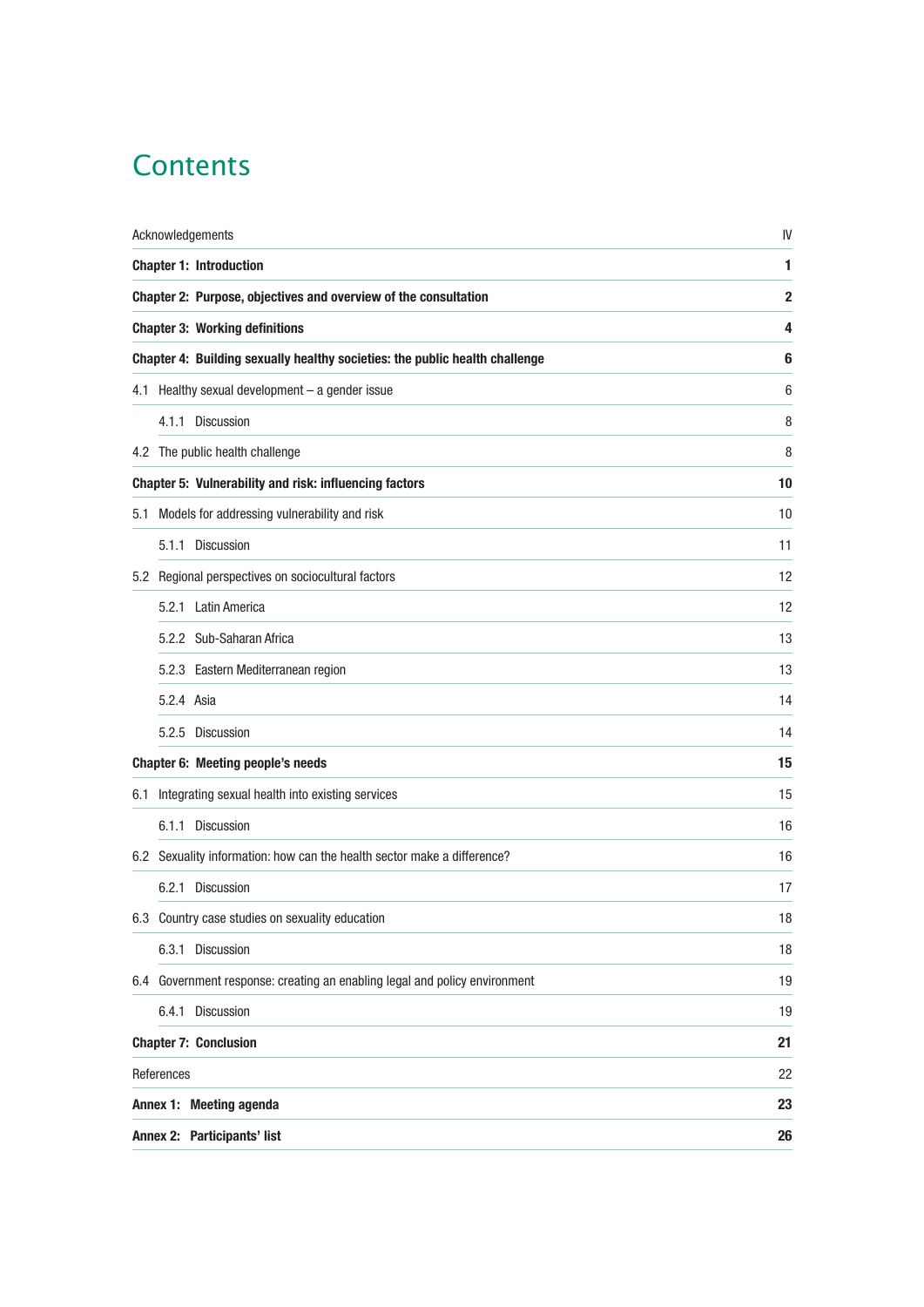### Acknowledgements

A Technical Consultation on Sexual Health was convened in Geneva, Switzerland, from 28 to 31 January 2002, as a joint effort between the World Health Organization (WHO) and the World Association of Sexology (WAS). It was organized with the support and tireless efforts of Esther Corona and Eli Coleman (WAS) and Rafael Mazin (Pan American Health Organization). Financial support was received from the Ford Foundation. The success of the Consultation would not have been possible without the efforts of all those who participated in the regional round tables, in the preparation of the background papers, and in the Consultation itself.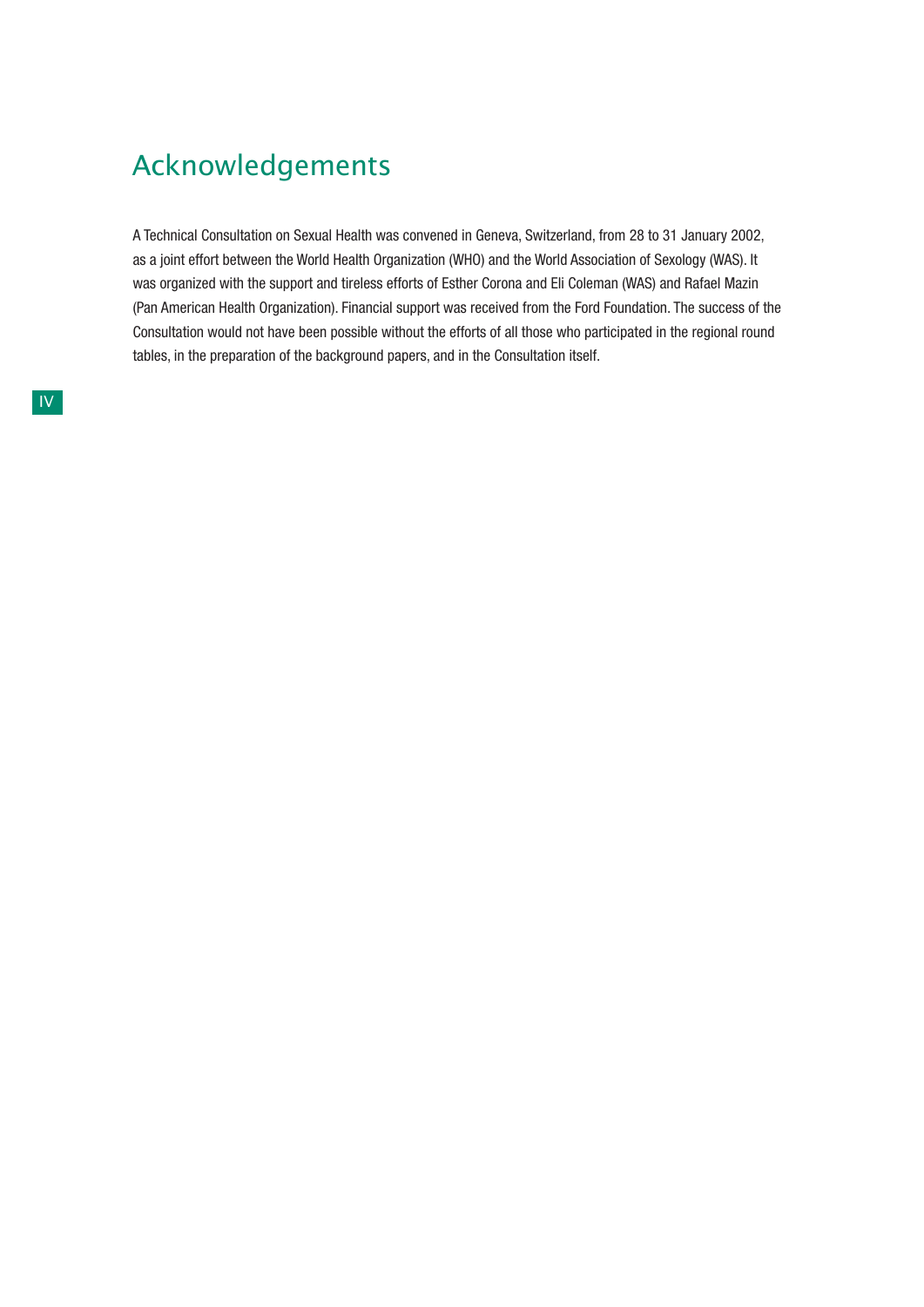## Introduction

Sexual and reproductive health and well-being are essential if people are to have responsible, safe, and satisfying sexual lives. Sexual health requires a positive approach to human sexuality and an understanding of the complex factors that shape human sexual behaviour. These factors affect whether the expression of sexuality leads to sexual health and well-being or to sexual behaviours that put people at risk or make them vulnerable to sexual and reproductive ill-health. Health programme managers, policy-makers and care providers need to understand and promote the potentially positive role sexuality can play in people's lives and to build health services that can promote sexually healthy societies.

The past three decades have seen dramatic changes in understanding of human sexuality and sexual behaviour. The pandemic of human immunodeficiency virus (HIV) has played a major role in this, but it is not the only factor. The toll taken on people's health by other sexually transmitted infections (STIs), unwanted pregnancies, unsafe abortion, infertility, gender-based violence, sexual dysfunction, and discrimination on the basis of sexual orientation has been amply documented and highlighted in national and international studies. In line with the recognition of the extent of these problems, there have been huge advances in knowledge about sexual function and sexual behaviour, and their relationship to other aspects of health, such as mental health and general health, well-being and maturation. These advances, together with the development of new contraceptive technologies, medications for sexual dysfunction, and more holistic approaches to the provision of family planning and other reproductive health care services, have required health providers, managers and researchers to redefine their approaches to human sexuality.

Sexual health was defined as part of reproductive health in the Programme of Action of the International Conference on Population and Development (ICPD) in 1994. Statements about sexual health were drawn from a WHO Technical Report of 1975 (1), which included the concept of sexual health as something "enriching" and

that "enhance[s] personality, communication and love". It went further by stating that "fundamental to this concept are the right to sexual information and the right to pleasure".

In response to the changing environment, WHO, in collaboration with the World Association for Sexology (WAS), began a collaborative process<sup>1</sup> to reflect on the state of sexual health globally and define the areas where WHO and its partners could provide guidance to national health managers, policy-makers and care providers on how better to address sexual health. As in 1975, the process began with a review of key terminology and of the evidence, and culminated in the convening of a large group of experts from around the world to discuss the state of sexual health globally.

<sup>&</sup>lt;sup>1</sup> The current work on the promotion of sexual health globally was initiated in response to a call by the Pan American Health Organization (PAHO), the WHO Regional Office for Europe, and the World Association for Sexology to update the 1975 report. PAHO, in collaboration with WAS, had initiated the revision process by publishing a report entitled Promoting sexual health (2). To obtain a better understanding of how sexuality and sexual health are viewed in different parts of the world, WHO commissioned 14 national and regional background papers, held four regional meetings or round table discussions and one international preparatory meeting, and established an interdepartmental working group within WHO headquarters as part of a collaborative consensus-building process.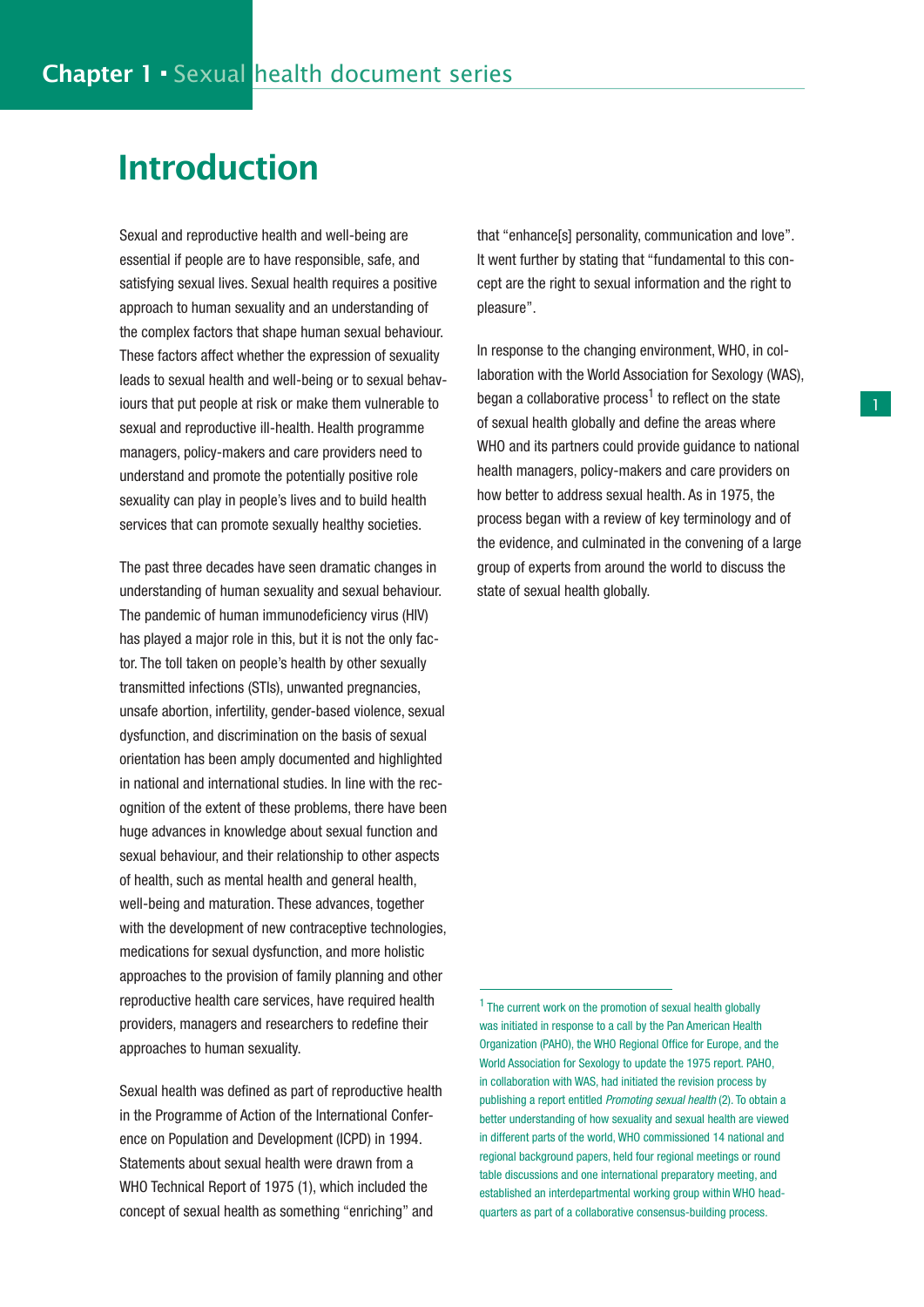# Purpose, objectives and overview of the consultation

On 28–31 January 2002, a Technical Consultation on Sexual Health was convened by the WHO Department of Reproductive Health and Research, in collaboration with the Department of Child and Adolescent Health and the prevention team of the Department of HIV/AIDS.

The Consultation was the first activity in an expanding area of work for WHO. Its purpose was to reaffirm sexual health as an important and integral aspect of human development and maturation throughout the life cycle and to contribute to the development of a long-term strategy and research agenda on sexual health for the Organization.

The specific objectives of the meeting were to:

- discuss key concepts including definitions of sexual health and related issues;
- examine the specific barriers to the promotion of sexual health for adolescents and adults; and
- propose appropriate, effective strategies for promoting sexual health.

The meeting brought together over 60 international and national experts on sexuality and sexual-health-related issues. Participants were from all regions of the world and included: representatives of governments and nongovernmental organizations (NGOs); social scientists; health providers, programme managers and policy-makers working on STI/HIV prevention, reproductive health and family planning; clinical psychologists, psychiatrists and sexologists; sexual health educators; representatives from WHO regional offices; and donors.

A paper giving an overview of sexual health as a public health issue was prepared by WAS, and two working papers dealing with, respectively, definitions and health sector strategies for addressing sexual health and development were prepared by WHO. These documents, together with a number of commissioned background papers, informed the discussion and served as a basis for this report.

The presentations and discussions were grouped in broad categories (see Annex 1). On the first day, the presentations stressed the importance of addressing sexuality and sexual health holistically, and laid out the consequences for individuals, families, communities and societies of not addressing sexual health. National and regional perspectives on barriers and opportunities for improving sexual health in different social, cultural and religious settings identified many of the particular challenges faced by those working on sexuality in specific contexts. The presentations indicated that, despite vast geographical and cultural differences, the obstacles that health professionals need to overcome are similar in all regions; they include the difficulty of talking about sexuality because of its private nature, and the gender aspects of sexual roles, responsibilities and relationships, including the power dynamics associated with them. A working group was formed to draft operational definitions of sex, sexuality, sexual health and sexual rights, and was asked to report back to the Consultation on the final day.

On the second day, the presentations and discussion focused on how the health sector has addressed vulnerability and risk related to sexuality and sexual health. The first presentation shared lessons learned from efforts to prevent HIV infection and acquired immunodeficiency syndrome (AIDS) over the past two decades. It was noted that HIV prevention and sexual health activities have extended, and must continue to extend, beyond the health sector to include individuals, families and communities, as well as environmental factors that contribute to vulnerability and risk.

The second presentation traced the history of integration of services noting that it took more than thirty years for family planning programmes to begin to address sexuality as part of reproductive health care services. The ICPD Programme of Action called for the integration of services as fundamental to achieving reproductive health. Participants noted the different approaches, emphases and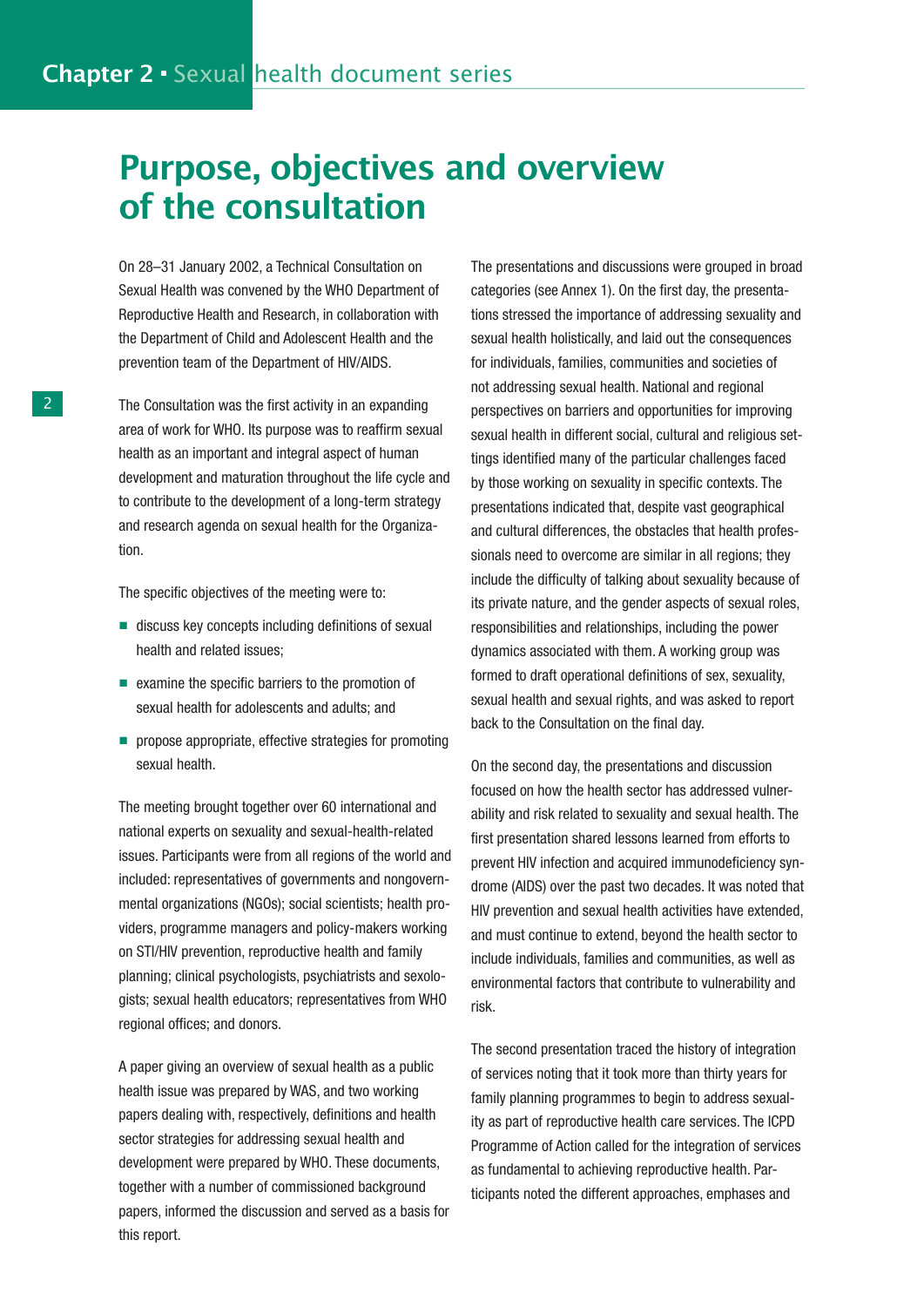successes of HIV prevention programmes and reproductive health programmes, and the importance of gathering better evidence on the success of various methodologies aimed at changing behaviour.

Case studies of best practices from Sweden, South Africa and Thailand were presented. In Sweden, sexual health education has transformed the way people think about sex, sexuality, and reproductive and sexual health, but the road to achieving these successes has been long and sometimes difficult, and the political barriers posed along the way significant. In Thailand, where recent HIV prevention efforts have resulted in lower transmission rates, an early success was achieved by focusing the intervention strategy on commercial sex establishments and their clients. In South Africa, a current sexual rights advocacy campaign is focused on getting decision-makers and politicians to integrate a more comprehensive perspective of sexual health and rights into their work. This involves working with nongovernmental and community-based organizations to address HIV/AIDS, violence against women, and adolescent sexual health in an integrated manner based on a new vision of femininity and masculinity in which the sexual rights of all people are respected.

This report presents a summary of the presentations and discussions held over the course of the four-day meeting. It summarizes the critical issues raised, as well as the differences of opinion, approach and direction of actors in different regions in addressing common problems. While one stated objective of the meeting was to define appropriate sexual health strategies, the group concluded that such general recommendations would not be useful, given the very specific national and regional perspectives on how sexuality and thus sexual health can be addressed and promoted by the health sector. The group agreed, however, that despite the differences, all programmes and services aimed at addressing sexuality and promoting sexual health can and must be based on fundamental values and principles grounded in human rights. These guiding principles for work on sexuality and sexual health are described in chapter 6. The meeting concluded with a series of recommendations to WHO on how to take this important area of work forward in the coming years.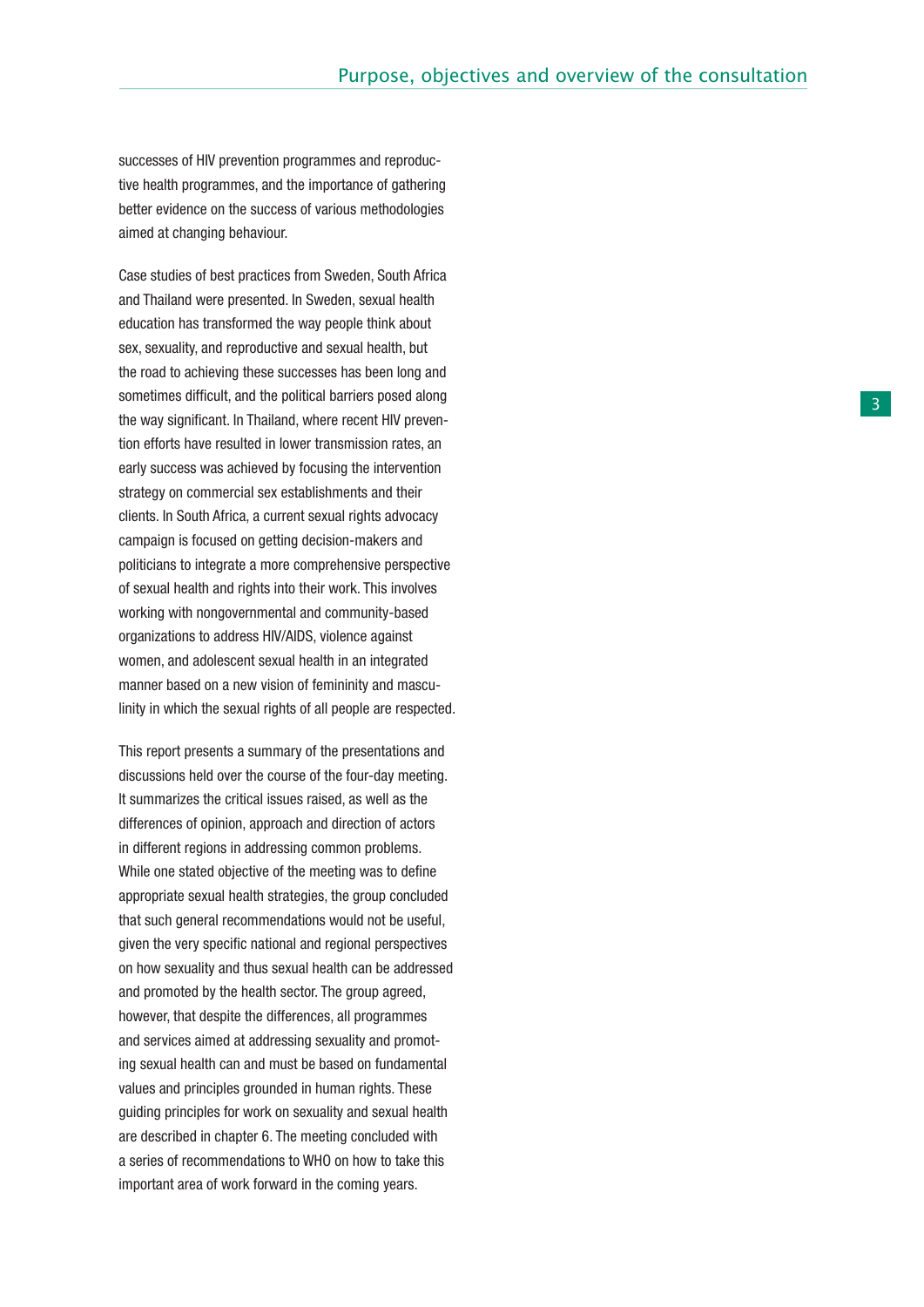# Working definitions

In 1975, a WHO expert group described sexual health as "the integration of the somatic, emotional, intellectual and social aspects of sexual being in ways that are positively enriching and that enhance personality, communication and love" (1). The report incorporating this forward-looking description of sexual health laid the groundwork for a comprehensive understanding of human sexuality and its relationship to health outcomes. However, many terms, such as sex, sexuality and sexual rights, were left undefined, and there has been no subsequent international agreement on definitions for these terms (3). In English, the term "sex" is often used to mean "sexual activity" and can cover a range of behaviours. Other languages and cultures use different terms, with slightly different meanings.

The ICPD Programme of Action (4) included sexual health as part of reproductive health. Reproductive health was defined as:

"a state of complete physical, mental and social wellbeing and not merely the absence of disease or infirmity, in all matters relating to the reproductive system and to its functions and processes. Reproductive health therefore implies that people are able to have a satisfying and safe sex life and that they have the capacity to reproduce and the freedom to decide if, when and how often to do so. Implicit in this last condition are the right of men and women to be informed and to have access to safe, effective, affordable and acceptable methods of family planning of their choice, as well as other methods of their choice for regulation of fertility which are not against the law, and the right of access to appropriate health-care services that will enable women to go safely through pregnancy and childbirth and provide couples with the best chance of having a healthy infant."

Reproductive health care was defined as including care for "sexual health, the purpose of which is the enhancement of life and personal relations, and not merely counselling and care related to reproduction and sexually transmitted diseases".

While sexual rights were not specifically defined either by ICPD or by the Fourth World Conference on Women in Beijing in 1995, or at their five-year follow-up conferences, ICPD did elaborate on reproductive rights. Reproductive rights were defined as embracing "certain human rights that are already recognized in national laws, international human rights documents and other consensus documents. These rights rest on the recognition of the basic right of all couples and individuals to decide freely and responsibly the number, spacing and timing of their children and to have the information and means to do so, and the right to attain the highest standard of sexual and reproductive health. This includes the right to make decisions concerning reproduction free of discrimination, coercion and violence, as expressed in human rights documents." Since human reproduction generally requires sexual activity, sexual rights are closely linked to reproductive rights.

Respect for bodily integrity was recognized as a fundamental element of human dignity and freedom as early as 1975 at the World Conference of the International Women's Year in Mexico City. It was further defined and elaborated in the Beijing Platform for Action (5): "The human rights of women include their right to have control over and decide freely and responsibly on matters related to their sexuality, including sexual and reproductive health, free of coercion, discrimination and violence. Equal relationships between men and women in matters of sexual relations and reproduction, including full respect for the integrity of the person, require mutual respect, consent and shared responsibility for sexual behaviour and its consequences."

Building on these definitions, and bearing in mind the public health challenges of sexual health, the Consultation proposed the following definitions as a guide for health programme managers, policy-makers and others working in the field of human sexuality and sexual and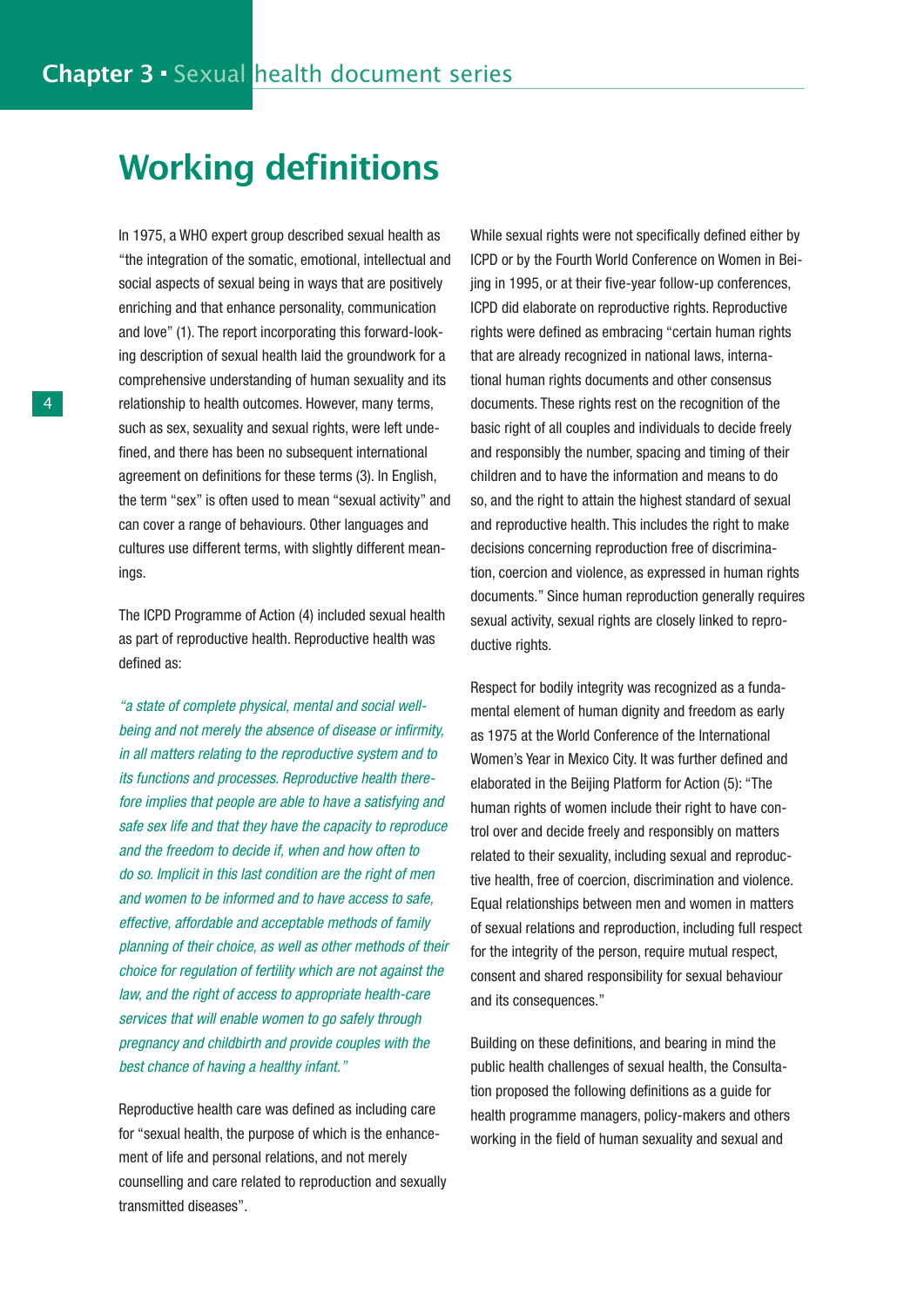reproductive health. The definitions were informed by the background papers, regional discussions and round tables that preceded the Consultation, and were refined and amended following the Consultation by a small international working group.

### **Box 1:** Working definitions<sup>2</sup>

■ Sex

Sex refers to the biological characteristics that define humans as female or male. While these sets of biological characteristics are not mutually exclusive, as there are individuals who possess both, they tend to differentiate humans as males and females. In general use in many languages, the term sex is often used to mean "sexual activity", but for technical purposes in the context of sexuality and sexual health discussions, the above definition is preferred.

#### ■ Sexuality

Sexuality is a central aspect of being human throughout life and encompasses sex, gender identities and roles, sexual orientation, eroticism, pleasure, intimacy and reproduction. Sexuality is experienced and expressed in thoughts, fantasies, desires, beliefs, attitudes, values, behaviours, practices, roles and relationships. While sexuality can include all of these dimensions, not all of them are always experienced or expressed. Sexuality is influenced by the interaction of biological, psychological, social, economic, political, cultural, ethical, legal, historical, religious and spiritual factors.

■ Sexual health

Sexual health is a state of physical, emotional, mental and social well-being in relation to sexuality; it is not merely the absence of disease, dysfunction or infirmity. Sexual health requires a positive and respectful approach to sexuality and sexual relationships, as well as the possibility of having pleasurable and safe sexual experiences, free of coercion, discrimination and violence. For sexual health to be attained and maintained, the sexual rights of all persons must be respected, protected and fulfilled.

#### ■ Sexual rights

Sexual rights embrace human rights that are already recognized in national laws, international human rights documents and other consensus statements. They include the right of all persons, free of coercion, discrimination and violence, to:

- the highest attainable standard of sexual health, including access to sexual and reproductive health care services;
- seek, receive and impart information related to sexuality;
- sexuality education;
- respect for bodily integrity;
- choose their partner;
- decide to be sexually active or not;
- consensual sexual relations;
- consensual marriage;
- decide whether or not, and when, to have children; and
- pursue a satisfying, safe and pleasurable sexual life.

The responsible exercise of human rights requires that all persons respect the rights of others.

<sup>2</sup> These working definitions were developed through a consultative process with international experts beginning with he Technical Consultation on Sexual Health in January, 2002. They reflect an evolving understanding of the concepts and build on international consensus documents such as the ICPD Programme of Action and the Beijing Platform for Action. These working definitions are offered as a contribution to advancing understanding in the field of sexual health. They do not represent an official position of WHO.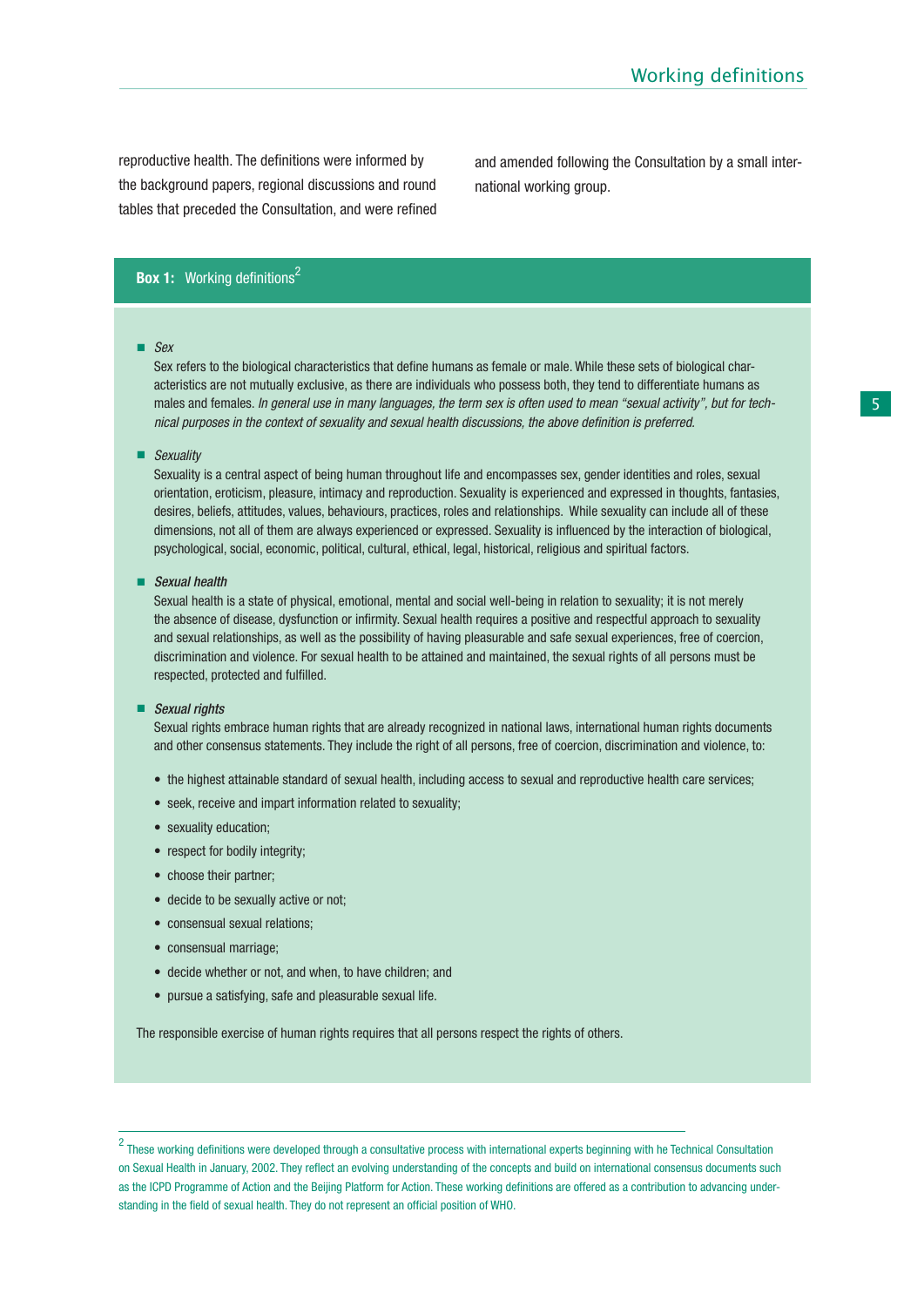# Building sexually healthy societies: the public health challenge

The proposed definition of sexual health states that it "is a state of physical, emotional, mental and social wellbeing in relation to sexuality; it is not merely the absence of disease, dysfunction or infirmity." This definition calls attention to the inter-related nature of the physical, mental and social dimensions of sexuality, and importantly, the notion of sexual well-being. Sexuality is a fundamental part of being human. "Sexual health" requires "a positive and respectful approach to sexuality and sexual relationships, as well as the possibility of having pleasurable and safe sexual experiences, free of coercion, discrimination and violence." Unfortunately, rather than enriching personal relationships and intimacy, sexuality is too often a cause of distress.

The two opening presentations focused on the public health imperative to build sexually healthy societies. The first discussed healthy sexual development, with a focus on adolescence. The second discussed the scope and prevalence of sexual-health-related problems and the public health imperative to address sexual health in all its dimensions. The presentations are summarized below.

### 4.1 Healthy sexual development – a gender issue (Smita Pamar)

What is healthy sexual development? This is a question that is answered within the context of the individual, family, community, society, and culture over time. What is considered "healthy" varies not only from generation to generation, from society to society, and between men and women, but also within any one individual: what may have been considered "healthy" at age 15 may not be at 45. The notion of health, just like sexuality, is not static and judgement-free. Sexual development occurs over a lifetime, but adult health status is closely linked to experiences during adolescence, the pivotal period of transition to adulthood. Adolescence sets the stage for sexual health in later life.

When considering adolescent sexual development, we must recognize the diversity of this population and the different ways sexual development will be experienced and interpreted. The diversity includes sex, marital status, class and socioeconomic status, place of residence, age, ethnicity, sexual orientation, level and manner of sexual experience (voluntary or involuntary), motivations for sexual activity (affection, status, and needs) and health status.

Discussing sexual health raises the question of what it means to be sexual. Who is, or has a right to be, sexual, under what conditions, circumstances and context, and for what purpose or motivation? What does being sexual mean in the context of power differentials, particularly for young women, and how do power differentials manifest themselves as we develop as sexual beings? Sexual identity and gender identity are intrinsically embedded in notions of power: who has power, for what purpose, and how they are allowed or entitled to use that power?

To be sexual is far more than a matter of physiology and sexual activity. Being sexual is very much about who we are, what we feel, what we value, what we think, and what we desire. It is to understand and experience what it means to be a man or woman, and what happens if one does not fit into the generally accepted idea [or social stereotype] of what those categories imply. Understanding what it means to be sexual involves how women and men, girls and boys interpret sexuality, what is considered sexual, and the meaning and value ascribed to it. Sexuality includes different dimensions of relationships, whether they are sexual or not, the degree of control and agency over sexuality, whether sexual activities involve violence and coercion, but also a sense of self-worth and self-esteem, pleasure and desire. Being sexual is also linked to the social, economic, and educational opportunities available to males and females, how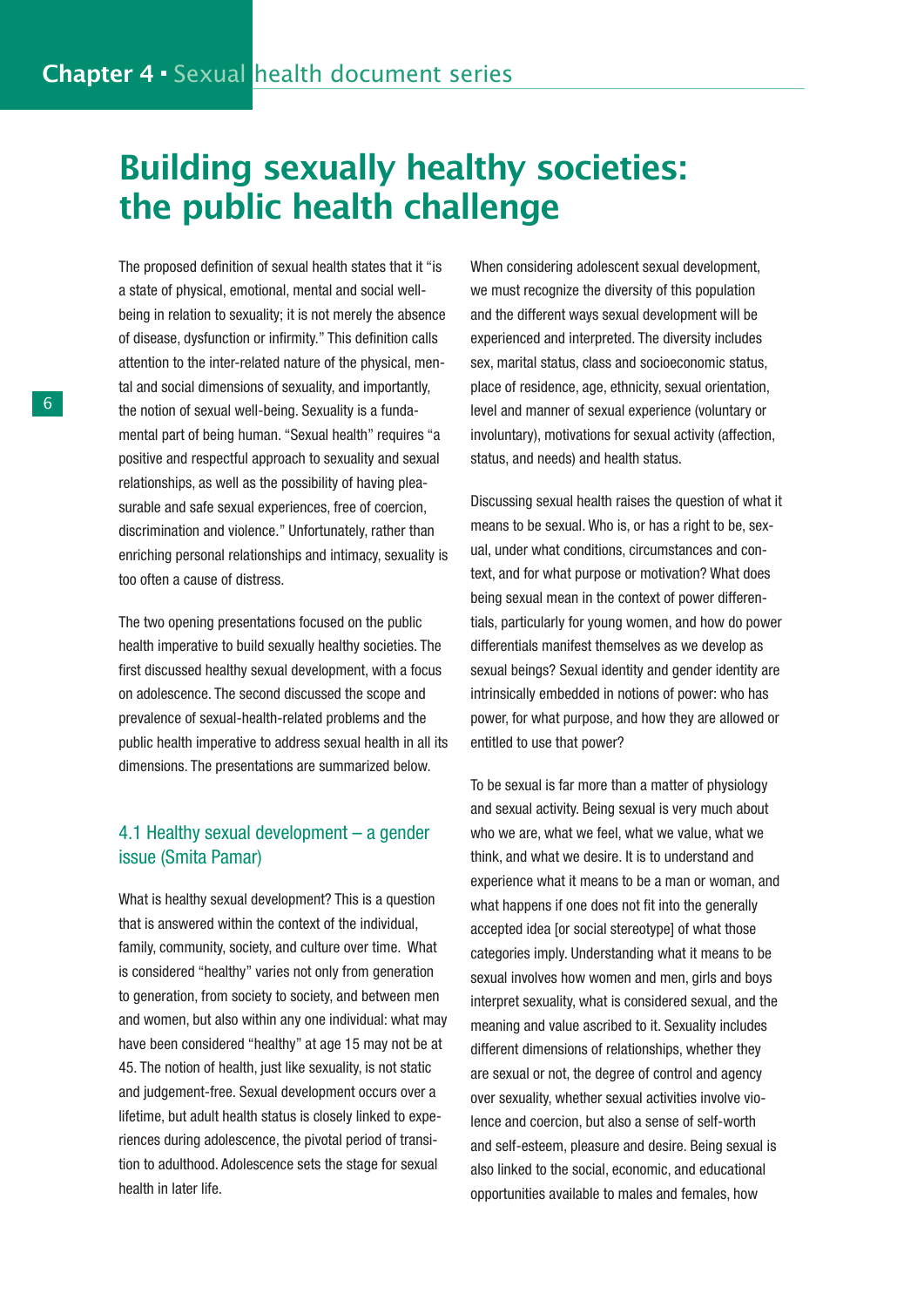that availability influences decisions to be sexually active or not, and how information about sexuality and sexual health is interpreted.

Sexual development is often typified as something problematic to be contained and controlled, especially for girls. This characterization often has more to do with the anxieties, fears, and beliefs of adults than the reality experienced by adolescents. Adolescence is a time of rapid development, discovery, experimentation, and exploration about all aspects of life. It is a time of initiation and experimentation (voluntary and involuntary) in sexual activity. Yet socially it is often not acceptable for adolescents to be sexually active. As a result, young people, especially girls, have to hide their sexuality and sexual activity and submit to restrictions and control. Due to social, cultural and religious restrictions of young women, they may have less access to health care services, and information.

In considerations of healthy adolescent sexual development three issues emerge: (i) cognitive development and the context of decision-making; (ii) gender identity; and (iii) the socioeconomic context of physical development.

(i) Cognitive development — acquisition of the ability to think and reason abstractly, weigh consequences and make decisions — occurs during adolescence and is influenced by the social (particularly gender-related), political, economic, and cultural contexts in which decisions are made. What does it mean to make a decision related to one's sexuality when public knowledge of sexual activity is a serious social liability with potential long-term social sanctions and stigma?

(ii) Gender identity development defines for most people what it means to become a man or a woman. It is a process of interpreting and accepting (or not accepting) what family, community, culture and society, say about the appropriate roles, responsibilities and behaviours of men and women. Although gender identity is constructed over time, in adolescence gender roles (and their disparities, stereotypes, and inequities) are often solidified and intensified through observation of adults and peers. This is reinforced in messages received by young people

through school, community, media, religious institutions and health services.

Social assumptions about gender identity and sexuality often carry the assumption, either implicitly or explicitly (depending on culture), that women should not want sexual activity or find it pleasurable, or have sexual relations outside of marriage. Sexual activity should be for procreative purposes and motherhood is a marker of social status. On the other hand, men and boys are often socialized to feel entitled to have sexual relations and pleasure and that their self-worth is demonstrated through their sexual prowess and notions of authority and power. Gender roles often dictate who is supposed to be passive or aggressive in sexual relationships and what the proper motivations are for seeking sexual activity: girls often report a need for intimacy, love, and affection; boys often report curiosity, pleasure, and status among their peers.

(iii) Social, cultural, and economic factors also affect sexual decision-making by boys and girls, as individuals and within society. Young people are often unprepared for, and lack information about, the physical changes they undergo during puberty and throughout adolescence. Community values and fears about sexuality in young people tend to limit the availability of the basic information and education they need to understand and appreciate their changing bodies, leaving the transfer of knowledge about sex and sexuality to parents, families and professionals. Unfortunately, parents, health workers, and teachers themselves also often lack such information, or do not feel comfortable communicating about sexuality. As a result, young people tend to enter into sexual relations without the necessary knowledge or skills to negotiate for their own sexual health and welfare.

All cultures assign meaning to the onset of puberty. The social meaning of puberty is different for boys and girls. In many cultures, the onset of puberty for a boy may lead to greater freedom, mobility, and opportunities. For girls, in many places, it may mean an end to schooling, restricted social or physical mobility, and the beginning of married life and childbearing. Traditional practices,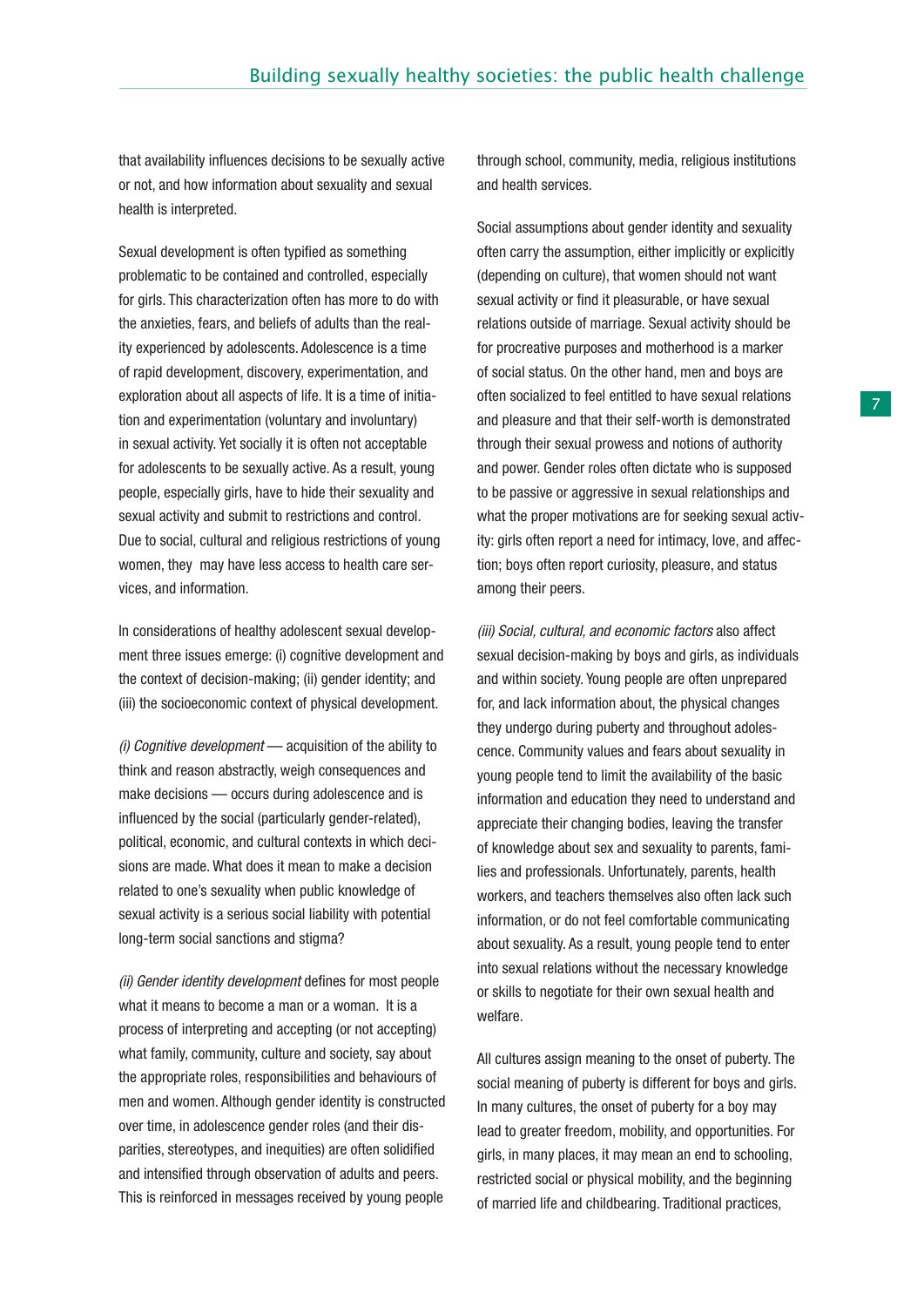rites, ceremonies and celebrations often accompany this transition from childhood to adulthood, some of which, such as female genital mutilation/cutting, may have lasting effects on sexual health and well-being.

Factors such as poverty and educational opportunity also have a direct impact on an individual's ability to develop sexually in a healthy way during adolescence. Economic necessity often leads young people to leave school to work. Girls are often married early to transfer their economic burden to the husband's family and to fulfil the family's duty to protect the daughter until marriage when she becomes the responsibility of her husband's family. Women and girls (and sometimes boys) may use sex to secure financial or other support for themselves and their children or extended family. The meanings and motivation of each sexual act are therefore affected by numerous potential influences.

Adolescent sexual development does not happen in a vacuum. It is intrinsically linked to economic and social justice, human rights, and gender equity. Understanding and promoting healthy sexual development require understanding and promotion of social justice, in which all people have a right to their sexuality and to live with dignity, respect, and self-determination.

#### 4.1.1 Discussion

The inter-related themes of gender and masculinity dominated the discussion. Some participants expressed a growing concern about the way men and masculinity are overlooked in discussions on gender. In the reproductive health literature, women are often portrayed as victims, men as perpetrators. Some participants emphasized the need to reconceptualize gender to include men, particularly since reproduction and sexual violence also involve men, both positively and negatively. Gender issues are not the same across and within regions. There is a need to start bridging gaps between research and programmes, in order to better understand what motivates men and women in different countries and regions as well as the power differentials between them.

Participants working in HIV prevention expressed concern about the wide divide between gender research and family planning research, which still characterizes men as the core group of HIV-infected people. Reproductive health activists acknowledged the prevalence of this gender bias against men, but felt strongly that there continue to be unaddressed gender issues in HIV prevention programmes, and that, in most cases, women are victims, whether as a result of lack of power to avoid HIV infection in relationships or as targets of sexual violence.

#### 4.2 The public health challenge (Eli Coleman)

Sexuality is an integral part of human life. From infancy, we are conditioned for what our sexual life will be. Touch, attachment and bonding, together with good guidance, love and caring early in life, prepare children for healthy sexual development and maturation. Natural sexual curiosity, experimentation and learning before and during adolescence are both normal and healthy, and occur in all cultures. Adolescence is a time for learning to love oneself and others and to be responsible in one's relationships. During this period, young people develop intimate bonds and learn to enjoy the pleasures of sexual activity. They also learn about the health risks associated with sexual practices and behaviours, and their vulnerability to these risks – often at first hand. This period sets the stage for mature adult sexual relationships.

During the reproductive years, norms of behaviour, sexual activity and practices are solidified. Adults transfer their knowledge, beliefs and assumptions about sexuality and sexual life to their children and with this, patterns of sexual health or ill-health are established. For older people, sexual activity can be pleasurable and fulfilling, but with age come also increased risks of ill-health and its adverse effects on sexuality.

Risk of sexual ill-health begins with the onset of unsafe sexual activity, usually in the adolescent years, and continues as long as the unsafe activity or harmful sexual practices are engaged in. In all countries, many individuals suffer from the consequences of some form of sexual ill-health. The HIV pandemic has shown us that communities, countries and regions are in a sexual health crisis of incredible proportion.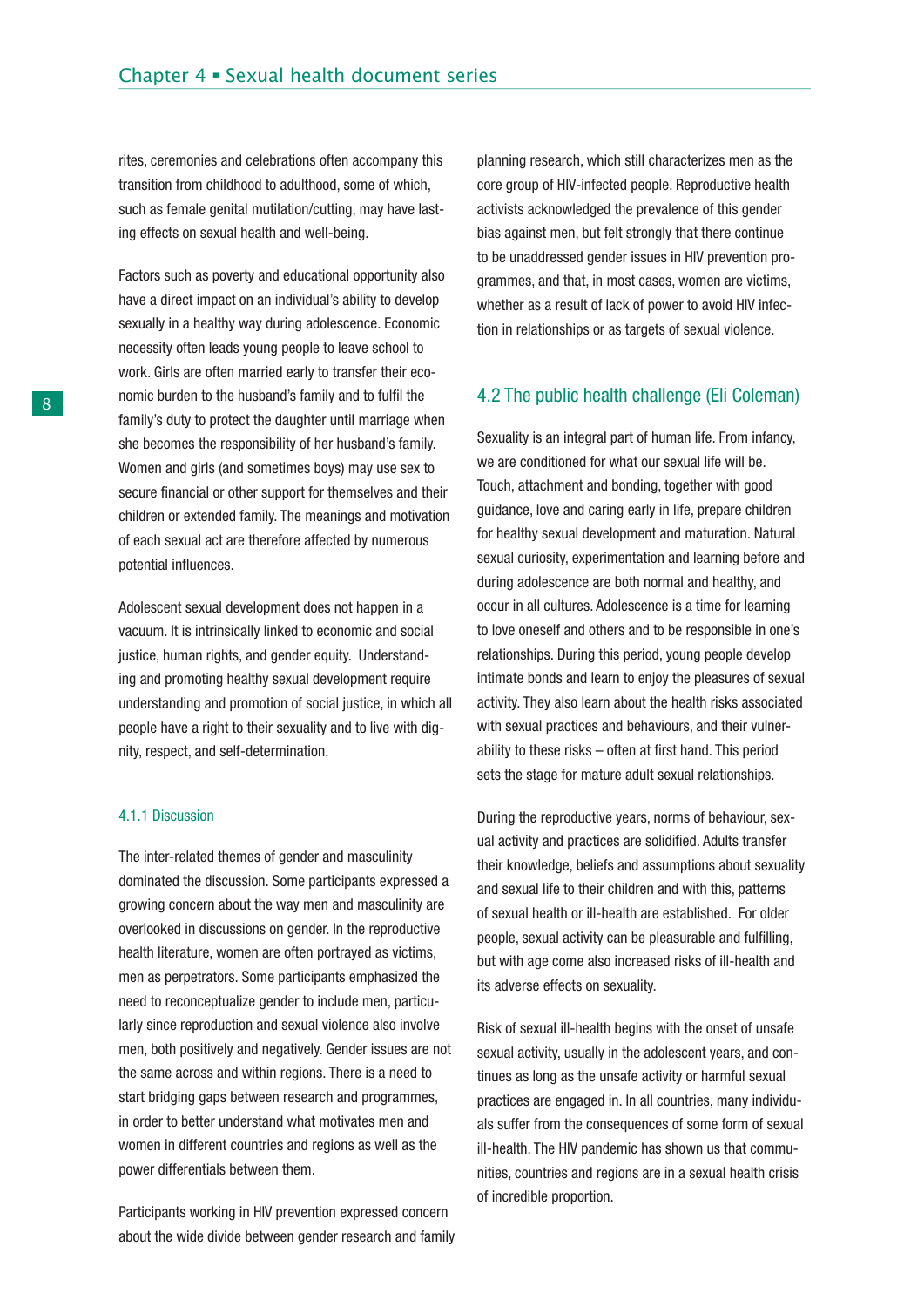Sexuality-related illnesses range from sexual dysfunction to sexually transmitted infections. The global AIDS pandemic has now affected the lives of some 40 million people. WHO and the Joint United Nations Programme on HIV/AIDS (UNAIDS) reported that, in 2001, 5 million people were newly infected with HIV, 800 000 of them children. This is equivalent to approximately 14 000 new HIV infections per day, more than 95% of which were in developing countries (6). Recent estimates of the number of curable sexually transmitted infections in adults total 340 million cases worldwide, with the most dramatic rates occurring in south and south-east Asia, sub-Saharan Africa, Latin America and eastern Europe. The prevalence of syphilis in the Russian Federation, for example, has increased from almost no reported cases in 1990 to 260 per 100 000 population in 1996 (7). In developing countries, STIs and their complications are among the top five diseases for which adults seek care. The widespread prevalence of STIs and reproductive tract infection (RTIs) generally is also a major cause of infertility.

The reproductive health consequences of unsafe sexual activity are not limited to STIs. Unintended pregnancy, early childbirth and unsafe abortion all contribute to morbidity and mortality. Each year, 15 million women under the age of 20 give birth, accounting for one out of every five births worldwide (8). Girls aged 15–19 years are twice as likely to die in childbirth as women in their twenties, and their babies are also at higher risk. In addition, young mothers are at increased risk of pregnancyrelated complications linked to cephalopelvic disproportion (9, 10). In developing countries, maternal death continues to be one of the most tragic consequences of poor sexual and reproductive health and well-being (11). Unintended pregnancy often leads to unsafe abortion, which in turn may lead to other health consequences, such as RTIs, infertility, chronic pelvic pain, pelvic inflammatory disease and death. Of the nearly 20 million women who have an unsafe abortion each year, 5 million are adolescents. Many adolescents resort to abortion in unsafe or unhygienic conditions out of fear, shame or guilt about their socially unacceptable sexual activity (12).

Sexual health problems also include sexual dysfunction, gender identity disorders and a variety of other concerns and anxieties. Sexual dysfunctions [such as low sexual desire, erectile dysfunction, inability to achieve orgasm, premature ejaculation, pain during sexual activity (dyspareunia) and vaginismus] are relatively common but seldom diagnosed or treated. Few figures are available for developing countries. However, in the USA, individual disorders appear to affect between 8% and 33% of the adult population (13). Sexual dysfunctions are often associated with other physical and mental disorders, such as diabetes, cardiovascular problems, blood pressure abnormalities, depression and anxiety (14, 15).

Sexual violence is common and occurs throughout the world. Available data suggest that in some countries one in five women experiences sexual violence at the hands of an intimate partner and up to one-third of girls report forced sexual initiation (16). There are many forms of sexual violence: forced intercourse/rape, sexual coercion, trafficking, forced prostitution, and sexual harassment. It takes place in all settings, but particularly in the home. It has a profound impact on the physical and mental health of those who experience it, often lasting well beyond the assault. It is associated with an increased risk of sexual and reproductive health problems, including unwanted pregnancy, STI and HIV infection, and mental health problems such as depression, anxiety and post-traumatic stress disorder. Sexual abuse of children is associated with low self-esteem, high-risk sexual behaviours and drug abuse in later life (17).

The sexual health of individuals, families and communities is indeed in crisis. Collective action is needed to help individuals and couples to live happy and healthy sexual lives. In a recent address, the Surgeon-General of the USA noted that "while sexuality may be difficult to discuss for some, and there are certainly many different views and beliefs about it, we cannot afford the consequences of selective silence" (18). Countries must begin to adopt national strategies, raise awareness, and carry out interventions (prevention and care), evaluation and research to address the public health crisis related to sexual health. Some countries, such as Australia, the United Kingdom, and the USA, have already done so. Many more need to follow.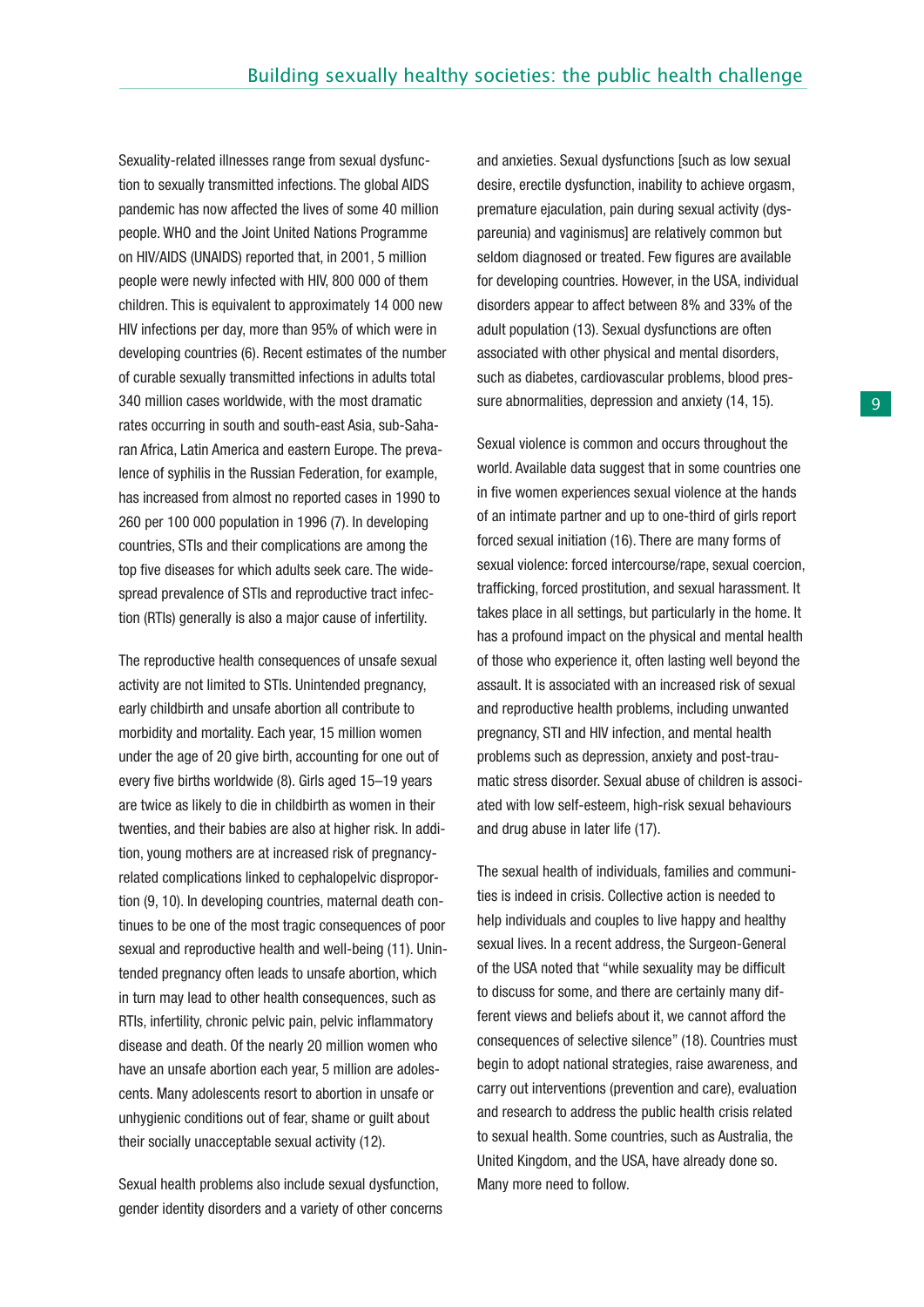# Vulnerability and risk: influencing factors

The sexuality of individuals and couples is largely determined by family and community values and social mores. It is also influenced by sex, marital status, religion, culture, education, and economic factors. People's ability to make decisions about their sexual life is influenced by all of these factors, often simultaneously. Less recognized, but equally significant to decision-making, are the meanings, motivations and desires that people associate with sexual activity, behaviours and practice.

During the Consultation a number of presentations focused on understanding and addressing social and cultural determinants of sexual behaviour and decision-making from various disciplines and regional perspectives.

### 5.1 Models for addressing vulnerability and risk (Peter Aggleton<sup>3</sup>)

In reflecting on what has been learned from the field of HIV prevention and sexual health over the past two decades, three issues emerge: the underdeveloped appreciation of sexuality and "the sexual", reluctance to engage with the overtly political, and concern with risk rather than with vulnerability.

In the early days of the epidemic, the focus of control activities was on the identification of relevant knowledge, attitudes and reported practices, on partner relations and on the frequency of different forms of sexual intercourse, which was largely assumed to be penetrative penile-vaginal intercourse. There was little or no discussion at that time about other forms of sexual activity or the motivations or meanings of those activities except in the context of homosexual sexual activity. The focus was rather on enumerating a limited range of "sexual risk behaviours" in specific target populations, which allowed sexual behaviour to be classified as risky or safe. At the time, it was not well understood or appreciated that, for example, a woman who regularly exchanges sex for food for her children may see herself as simply "getting by" or as a "responsible mother". The researcher, on the other hand, may describe this woman as a commercial sex worker. Such issues lie at the core of our understanding of sexual activity and sexuality and have profound implications for programmes.

Early responses to sexuality within the context of HIV/AIDS were also limited by a reticence to address the political aspects. The focus was on sexual behaviour rather than the context in which behaviour occurred. This was evidenced by the focus on sex outside a "regular union", regardless of whether it was desired or even the norm within a particular culture or setting. Politicians and health practitioners alike were quick to collude with the pretence that, all over the world, populations divided neatly into the majority – those who were chaste before marriage and faithful within it  $-$  and the minority, who were deviant or promiscuous. This essentially political response led to slow reactions and questioning of contemporary assumptions about sexuality and sexual behaviour.

Another feature of the early response to HIV/AIDS was the concern with individual risk. There was an assumption that individuals were largely rational decision-makers when it came to sexual activity and health concerns and, with the necessary information, attitudes and skills, would make sensible decisions about their sexual behaviour.

This led to a programme focus on information, education and communication (IEC) campaigns, social marketing and life-skills education.

Individual choice, however, is not the only thing that determines risk. In a key study (19), Hart & Flowers found that individual risk was affected by interpersonal aspects of sexual behaviour, formal and informal social structures, and organizational aspects of the person's life. It was also affected by the social context. Programmes, therefore, must address these different levels of influence in a systematic manner.

<sup>&</sup>lt;sup>3</sup> In the absence of Peter Aggleton, this presentation was read by Gary Dowsett.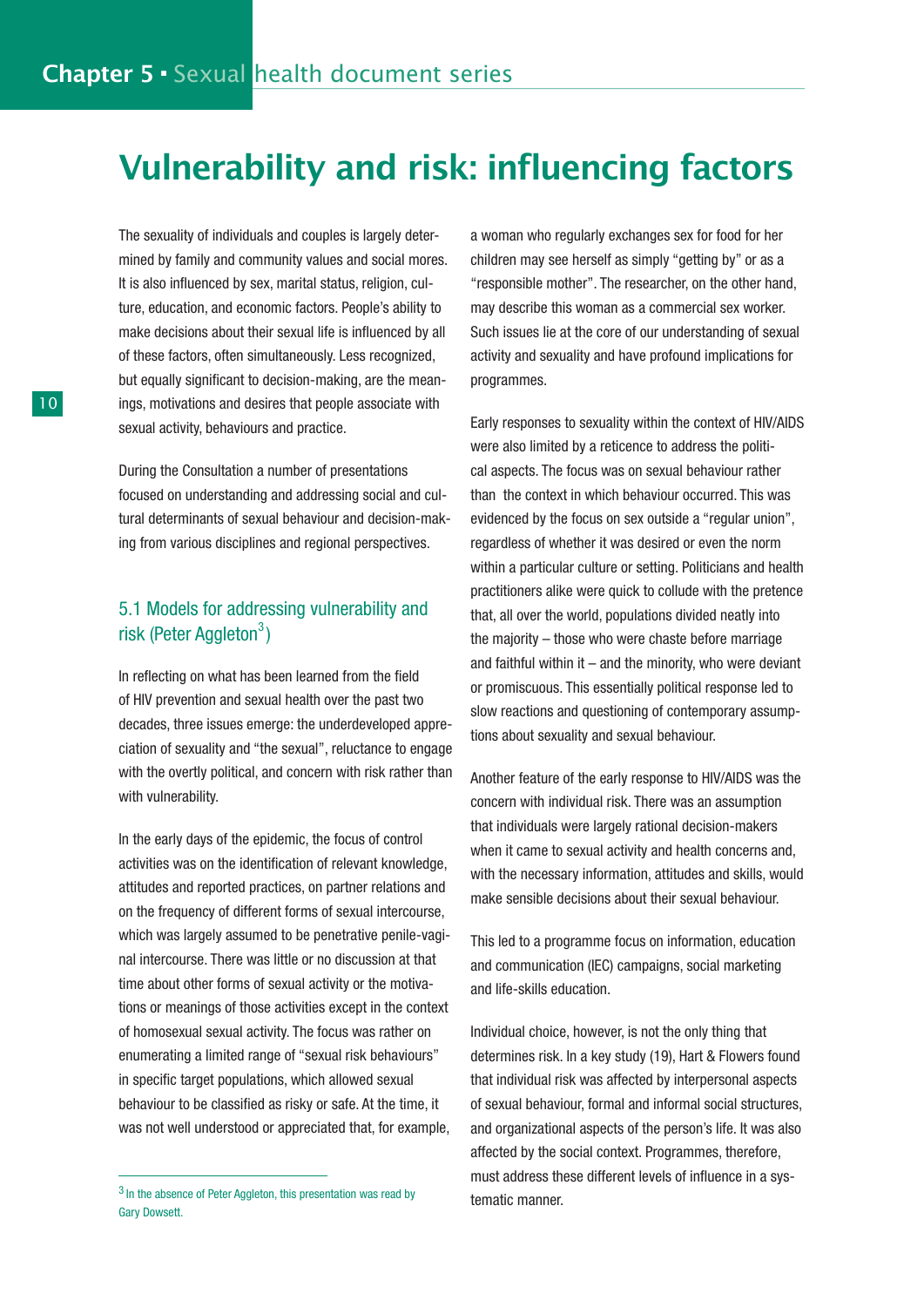Recently, greater attention has been paid to the distinctions between risk and vulnerability (20) and between risk reduction and vulnerability reduction. In the context of HIV/AIDS, risk is defined as the probability that a person will acquire HIV infection. Certain behaviours create, enhance and perpetuate such risk. Early responses to the epidemic focused on reduction of risk-taking behaviours by targeting individuals and groups with specific interventions. Individual risk however is also influenced by social and environmental factors. There is now a growing recognition of how social inequalities influence risk.

Vulnerability is influenced by at least three sets of interacting factors: (i) personal factors; (ii) factors related to the quality and coverage of services and programmes; and (iii) societal factors. In combination, these factors can increase or reduce an individual's vulnerability to sexual and reproductive ill-health. Personal factors include, for example, knowledge and the capacity to use that knowledge to protect oneself and others from infection. Programme factors include the cultural appropriateness of programmes, accessibility of services, and the capacity of the system to respond to growing needs. Societal factors, such as gender and power imbalances, economic status and social exclusion as a result of, for example, sexual identity, also directly affect an individual's vulnerability. Programmes that aim to reduce vulnerability are necessary but extremely complex because of the interaction between factors such as gender and poverty, and may be able to reduce only some aspects of vulnerability in some contexts, while enhancing vulnerability in others.

Programmes that recognize the need for both risk reduction and vulnerability reduction in a balanced way are neither new nor impossible to put into action. Countries such as Thailand, Uganda and Zambia have done so with some success. Recent shifts in programme focus from individual behaviour to the broader context and settings in which sexual practices become meaningful are important. Equally critical are the opportunities for health promotion that vulnerability reduction strategies provide, and the transformative potential they hold for communities and societies as a whole. Changes are taking place that would previously not have been thought possible. Programmes on making sex work safer in Cambodia, the Philippines and Thailand, syringe and needle exchange programmes in Latin America and Central and Eastern Europe, programmes working with diverse groups of men who have sex with men in countries such as Bangladesh, India and Morocco, programmes working to empower women educationally and economically in Côte d'Ivoire and Kenya – all of these might have been considered impossible or unnecessary only two decades ago. The challenge is to bring similar successes and scale to other activities of sexual health programmes.

#### 5.1.1 Discussion

Asha Mohamud, commenting on this presentation, raised the notion of individual and environmental antecedents as protective or risk factors. She noted that factors such as education about protective behaviour, condom knowledge, support from peers, connection to a social network, and positive institutional support are protective. Risk factors include lack of information, skills and power, gender inequalities, poverty and unemployment, negative peer influences, substance abuse and lack of services. Religion can be either a protective or a risk factor, depending on the social and cultural context. Recent work in this area (21) has stressed that "when there are a multitude of antecedents each with a small impact on sexual behaviour as opposed to a few antecedents with a large impact, it is unlikely that a magic bullet will be found to substantially change adolescent behaviour". In the African context, there are many antecedents that make adolescents vulnerable. In order to address their vulnerability, programmes must work to create an enabling environment by reducing the effects of those antecedents. This should be done by scaling up sexuality education programmes and paying particular attention within those programmes to gender and human rights.

Participants discussed the need to clarify approaches and language. The model of Hart & Flowers was a response to other vulnerability and risk reduction approaches. This model addresses vulnerability and risk as relatively equal factors influencing behaviour, and thus to be tackled simultaneously. Concern was expressed that this approach took all factors on board without dis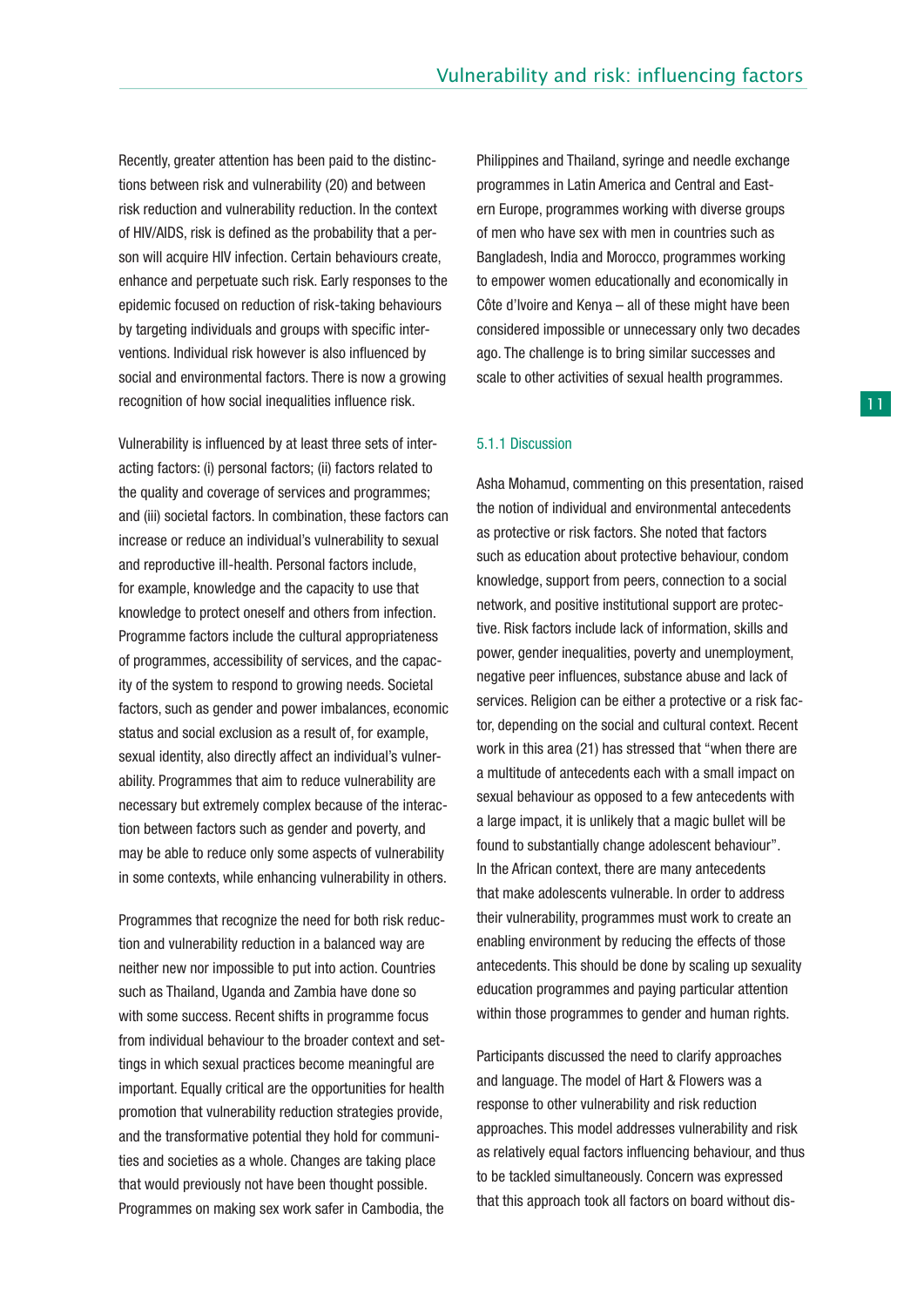tinction or prioritization for intervention. Because of cost and time constraints, the approach, though ideal, was not being implemented as intended. The design and staging of adolescent sexual health education programmes, for example, often include plans for second and third steps but, because of limited funds or commitment, do not move beyond the stage of providing information.

Moving discussion of sexual activity from the personal sphere – where it has been for centuries – to the public sphere has to be done with caution. How connections are made between the individual and institutions is critical to the success of any programme. Sexuality needs to be demystified before it can be appropriately addressed at the institutional level. Discussions will therefore need to cover sexual activity not related to reproduction, and the problems of dealing with the reality of sexual behaviours in various national and local contexts. Developing appropriate interventions that address the complex web of factors influencing sexual behaviour brings with it challenges. The resources and political will needed may vary. What may begin as a general sexual health education programme in schools, requiring ministerial support, may later require assistance from nongovernmental partners, such as churches, mosques or other traditional associations that have the cultural authority to address issues of sexuality at the family and community levels. By adding this level of complexity we run the risk of losing quality. The group emphasized that teachers charged with delivering basic health information often require significant training. When many different actors are involved in the delivery of messages, the risk of contradictory or incorrect messages may increase, thus exacerbating the very inequities the programme is trying to reduce.

The identification of best practices, as has been done by UNAIDS for HIV interventions, was also discussed. Best practices, some noted, were often rather the best known practices. In order to create complex programmes that are culturally appropriate, there remains a great need to monitor and evaluate projects in developing countries for locally successful approaches.

### 5.2 Regional perspectives on sociocultural factors

How sexual health is and can be addressed within different countries and regions is largely culturally determined. Perspectives on sexual health issues, and on the barriers and opportunities for addressing them in different countries and regions, were solicited before and during the Consultation. The presentations demonstrated that, despite vast differences in context, tradition and approaches, addressing sexuality in almost all regions (except perhaps in parts of western Europe), is bound by gender constructs and religion and reinforced by politics. Programmes that seek to reducing vulnerability and risks in sexual behaviour will therefore have to work with people's beliefs, values and traditions to support sexualhealth-seeking behaviour and a more holistic view of sexuality throughout the life course.

#### 5.2.1 Latin America (Esther Corona)

Despite a predominantly common language and historical factors, Latin America is a heterogeneous region, economically and ethnically diverse both within and across countries. Throughout the region, however, common structural and social factors influence sexuality and sexual behaviour. Poverty, the Catholic Church and the media directly affect how sexual and reproductive health is addressed by individuals, families and communities, and at the local and national government levels. Current constructions of sexuality are affected by indigenous culture and traditions, Spanish and Portuguese colonialism, and African traditions brought with the slave trade. Intermarriage and time have inextricably linked these traditions, forming sociocultural barriers to sexual health promotion related to gender issues, individual perceptions of the body and sexuality, levels of interpersonal violence, and complex belief systems. These constraints are further exacerbated by poverty, illiteracy, rural residence and political strife. As a result, problems such as unintended pregnancy, sexually transmitted and reproductive tract infections in adolescents, sexual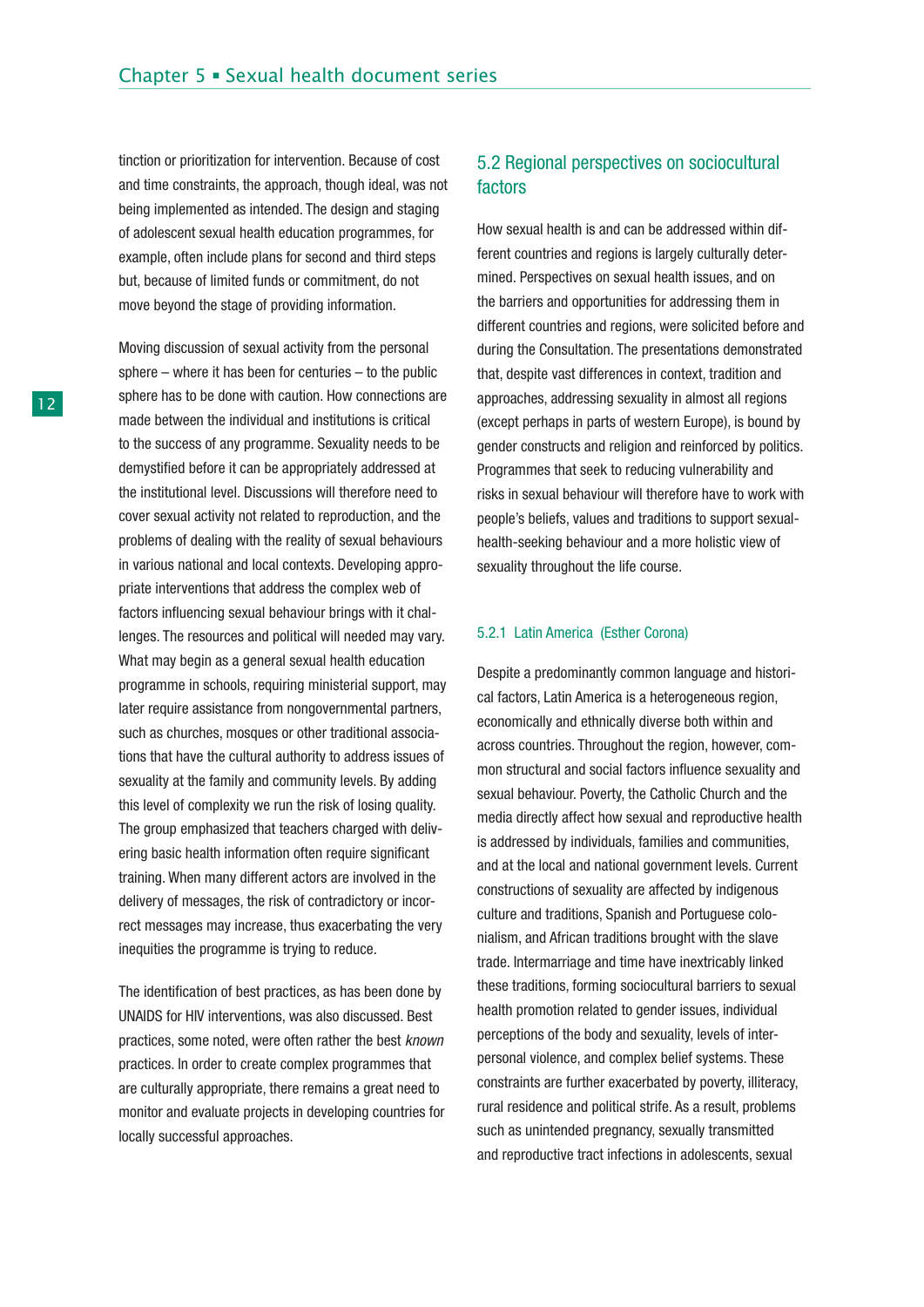violence and gender disparities persist in the region. Key to addressing these issues is comprehensive sexuality education in schools, as well as for adults and parents through the media.

#### 5.2.2 Sub-Saharan Africa (Uwem Esiet)

Sexual health in sub-Saharan Africa continues to be dominated by the HIV/AIDS pandemic. The increasingly young population (one in four people in sub-Saharan Africa is between 10 and 19 years of age) is disproportionally affected, accounting for six out of every ten infected persons on the continent. Heterosexual transmission of HIV is aided by the relatively early average age at first intercourse of just 14 years. Factors increasing young people's vulnerability to infection include poverty, lack of power in sexual relationships, violence, traditional customs such as early marriage and harmful sexual practices, and gender disparities. One result is the transactional nature of sexual relationships, where women or girls exchange sex for money, food, school tuition, or housing. Despite these challenges, opportunities exist to promote sexual health. The high premium placed on children can serve to mobilize political and religious institutions to promote, support and maintain a sexually healthy lifestyle as an imperative for the future well-being of children. Promotion of positive community and family values, especially those that support adolescent health and development (such as participation in sports, music, and drama), can be a constructive way of fostering supportive family and religious values, including the promotion of love, compassion and understanding.

#### 5.2.3 Eastern Mediterranean region (Faysal El-Kak)

In the Eastern Mediterranean region, demographic changes are resulting in increasingly young (over 50% in some countries), urban and poor populations. The region is predominantly Arab and Muslim. Politics are aligned with religion and, as a result, social and government institutions tend to reflect traditional religious values and laws. Despite the predominance of traditional religious authority in all aspects of private life, there remains a divide for some between ideals and practice. This is most evident in young people, who appear to be at a distance from the authorities on issues related to sexuality and sexual health. Rapid changes in the social environment, as a result of urbanization, migration, displacement and globalization, are affecting expectations and behaviour. Despite these changes, however, traditional discourse and understanding of sexuality, gender dynamics, and the family remain. In this context, social taboos and fear of stigmatization by family, school, community and/or government and religious authorities continue to limit individual sexual expression, particularly outside marriage. Within marriage, sexuality is considered normal and healthy by religious scriptures, and is promoted as a healthy part of married life. The tension appears when practices, as evidenced by health outcomes such as increased prevalence of sexually transmitted infections, infertility and unsafe abortion, point to "unacceptable" social and sexual behaviour. Individuals in the region have support systems that can serve as positive or negative forces for the promotion of sexual health. These include the family, the community, the legal and political system, and religion itself. How these factors influence the sexual behaviour of individuals and families in the future will depend on how leaders, and in particular those in the health sector, choose to address these critical issues.

Participants noted the difficulty in the region in recognizing premarital or extramarital sexual activity and other forms of sexual expression, including men who have sexual relations with men, the denial of which has impeded progress in combating sexually transmitted infections including HIV. In addition, some in the region are beginning to discuss the role and impact of traditional customs, such as segregation of sexes, on sexual practices and behaviour, though there is no significant evidence yet collected on these topics. The first step towards improving sexual health in the region could be a realistic assessment and discussion of sexual health problems and the factors that underlie them. Based on such an assessment, sexual health policies could be established that recognize the diversity of sexual practices and behaviours in the region and positively promote individual responsibility in sexual relationships for the sexual health of the community as a whole.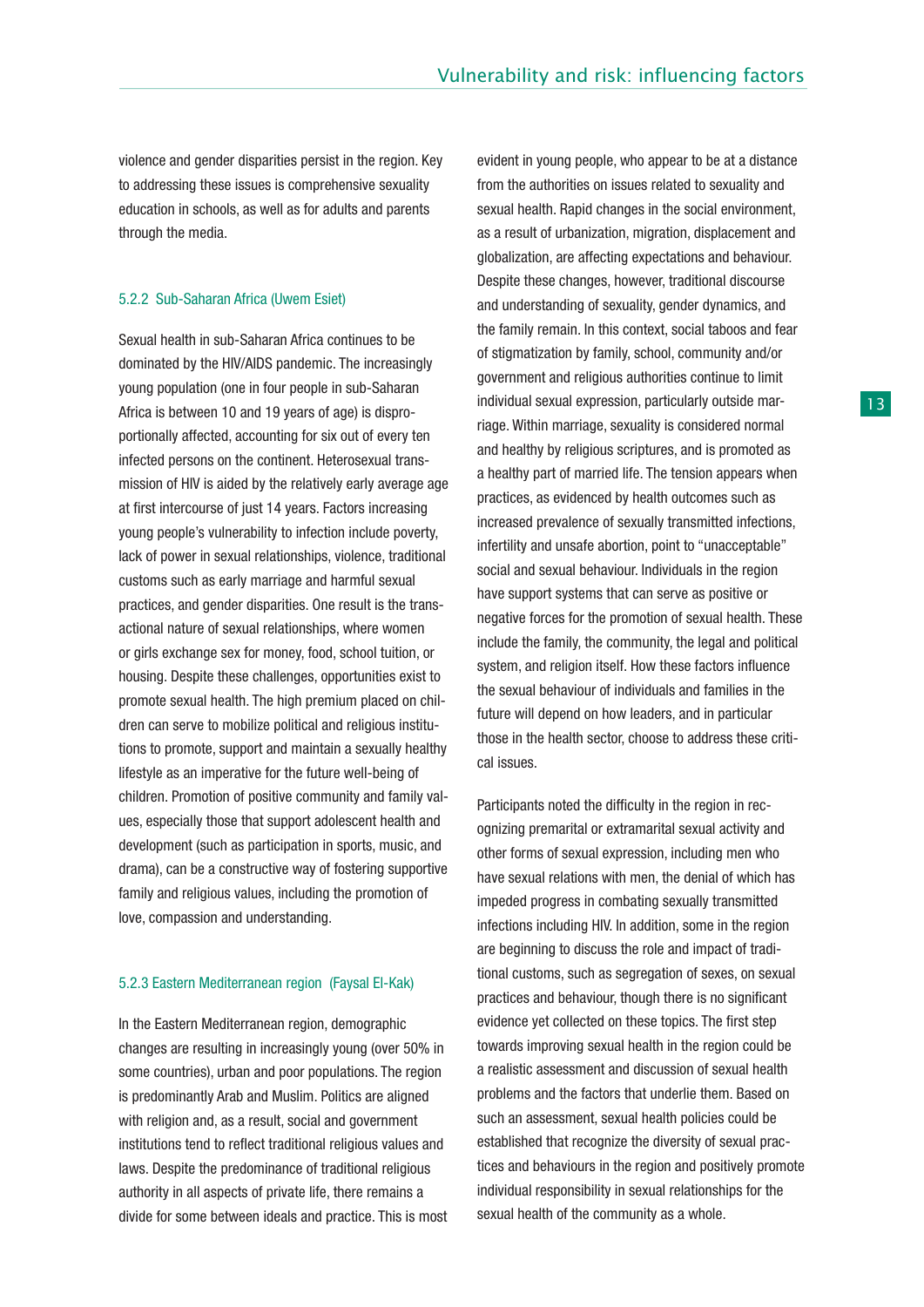#### 5.2.4 Asia (Terence Hull)

Sexuality in the Asian region is "defined by differences but dominated by similarities". Differences in gender roles, socioeconomic status and sexual orientation can be observed throughout the region. Despite these, however, in all countries sexual activity is dominated by heterosexual penetrative intercourse and performance anxiety among both men and women is significant. Problems related to sexuality in the region include widespread recourse to commercial sex workers, male dominance in marital sexual relations codified in some religious traditions, and violence motivated by sexual conflicts, including violence against both men and women as a result of their sexuality, sexual preferences, or decisions related to sexual behaviour. In addition, recent evidence has shown that harmful sexual practices, such as dry sex using herbs, astringents and diet management, penis inserts intended to increase pleasure or performance, and male and female genital mutilation/cutting, are more widespread than had previously been thought. These sexual behaviours, and the increasing use of anti-impotence drugs and vaginal tightening operations, reflect widespread performance anxiety among men and women. Not surprisingly, these practices have resulted in a high prevalence of sexually transmitted and reproductive tract infections.

Some regional efforts to combat STIs and HIV have proven successful. Organization and regulation of the sex industries in some Asian countries have slowed HIV transmission in certain populations. In addition, in certain circumstances, relatively open discussions about sexual activity and sexuality are possible, allowing researchers and programme managers to identify and target areas for intervention. The region also has the technical capacity in its universities and government research centres to design and monitor such activities. The question remaining is who will lead these efforts: as elsewhere, addressing sexual health requires government leadership, resources and political will.

#### 5.2.5 Discussion

Participants felt that an understanding of sexuality is critical to improving sexual health. Finding out how ordinary people define and understand sexuality and sexual health, as well as the barriers they perceive to improving their sexual life, may offer an opportunity for providers to work on these issues. In all regions, the subordination of women and traditional gender roles limit women's and girls' ability to have safe, equitable and consensual sexual relations. Traditional practices, many of which reinforce gender and sexual inequities, are beginning to be used to promote change. For instance, sexual health education to promote health and rights is being offered in unconventional arenas such as during initiation rites in Africa, through sexual health education groups for parents in Asia, in churches and mosques in the Mediterranean region, or through soap operas and other television programmes in Europe and Latin America. The women's movement, youth networks and other social movements are also bringing the issues to the public attention. Allies exist in all regions. Participants emphasized that this highly politically and socially contested area nevertheless produces opportunities to raise and work on the issues. Some participants stressed that these opportunities can exist in schools, communities and the formal health system – and we must identify leaders in all of these arenas to assist in our efforts.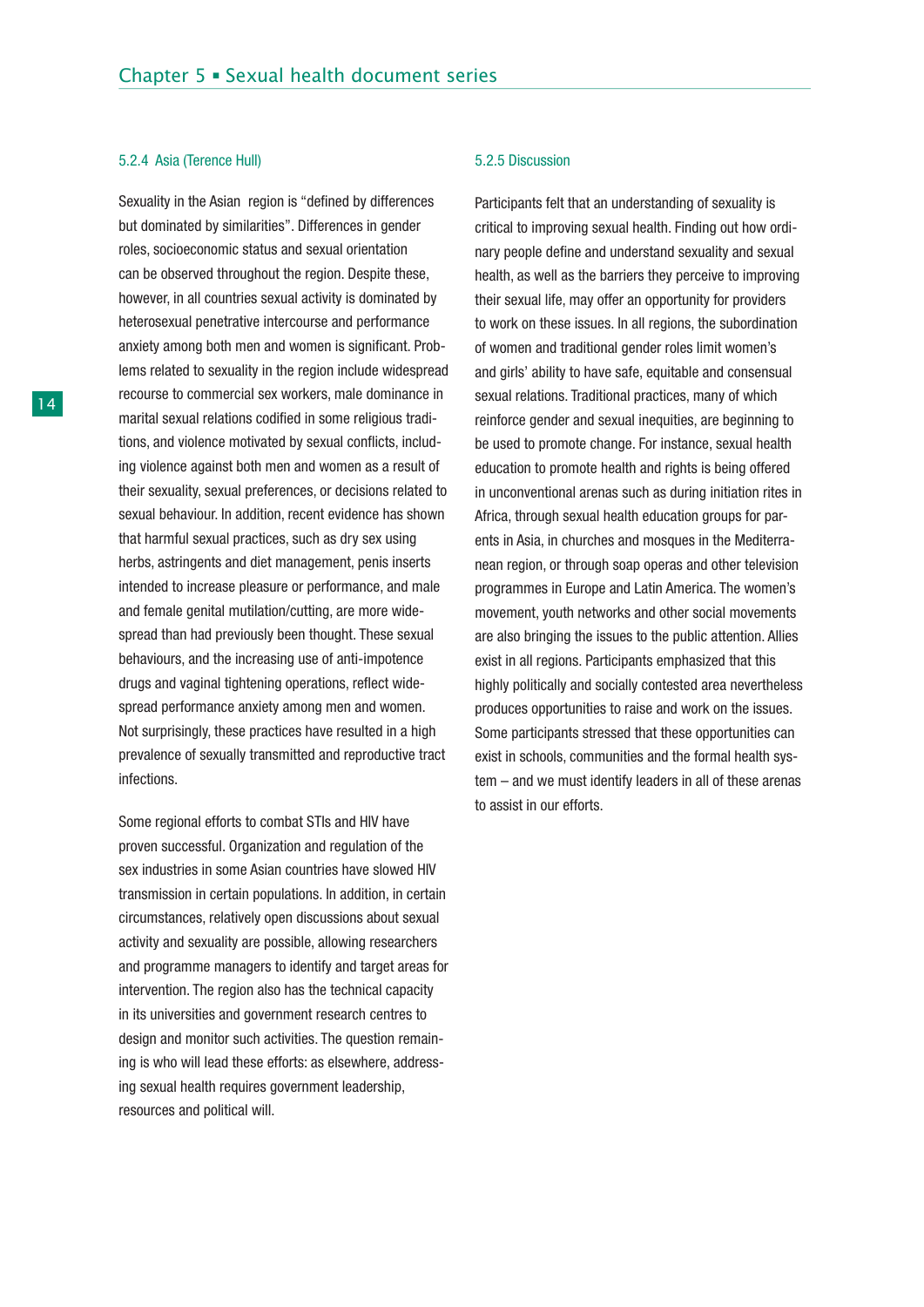### Meeting people's needs

In order to address sexual health in existing service delivery points – whether family planning clinics, STI clinics, antenatal care clinics or primary health care posts – staff need to have knowledge about sexuality, skills to deliver appropriately the information, treatment and care people need, and the willingness and ability to deal with ease with sexuality-related issues. This may seem selfevident, but in most contexts and settings, one or more of these dimensions are lacking. In addition, many efforts to address one aspect of sexual health, whether through programmes to prevent STIs/HIV, to provide family planning or to address intimate partner violence, have failed as a result of a lack of a clear strategy based on proper assessment, targeting, and adaptation of the intervention to the needs and interests of the relevant population group. Others have made small gains in a specific setting but, because of their narrow focus, could not be scaled up.

Several presentations focused on a number of key strategies found to be critical to the promotion of sexual health and delivery of sexual-health-related services. These included issues related to integration of services, education, information, and the enabling legal and political environment.

### 6.1 Integrating sexual health into existing services (Judith Helzner)

The field of family planning was for years dominated by two themes or approaches: the expansion of contraceptive use as a means of slowing population growth, but without addressing individual needs of clients; and the quest for "respectability" of birth control. More recently, family planning providers and managers have acknowledged the connections between these issues. This shift was marked by a focus on determinants of contraceptive use, a holistic approach to reproductive health rather than family planning, and a gender analysis of male–female relations. Changes in thinking after the International Conference on Population and Development in 1994 were reflected in a series of publications (22-24) on the role of sexuality in family planning and reproductive health.

These publications added to the chorus calling for greater attention to sexuality as the most important determinant in family planning and sexual and reproductive health. They attempted to demystify sexual activity and sexuality by highlighting them. Prior to this, underlying assumptions had included the following:

- sexuality is a personal matter that people do not want to discuss;
- sexual activity is a voluntary activity between individuals;
- clients prefer family planning methods that do not interfere with coitus;
- family planning providers are not prepared to respond to clients' questions and needs concerning sexuality; and addressing sexuality will overburden family planning programmes.

Calling into question how family planning services were provided, as well as some of the assumptions about providers' knowledge and ability to address the issues, opened up a new area of work on linking sexuality and sexual health to reproductive health services.

Researchers, managers and providers began to ask questions about how women negotiate their reproductive lives. Investigations into power differentials in sexual relationships gave rise to work on power distinctions, such as "power to" act versus "power over" someone else. The fundamental connection between gender and power in sexual relationships was also established . Finally, programme managers began to realize that power differentials between men and women can and should be addressed in service programmes (25).

Linkages between sexuality and reproductive health are many. The HIV epidemic has raised awareness about the need to address sexuality in a frank and direct manner. HIV prevention programmes can and must include discussion of sexual practices, partnerships, relationships, power, and condom use if they are to be successful. In family planning, recent discussions of the impact of contraceptive methods on sexual pleasure and relations recognize that this may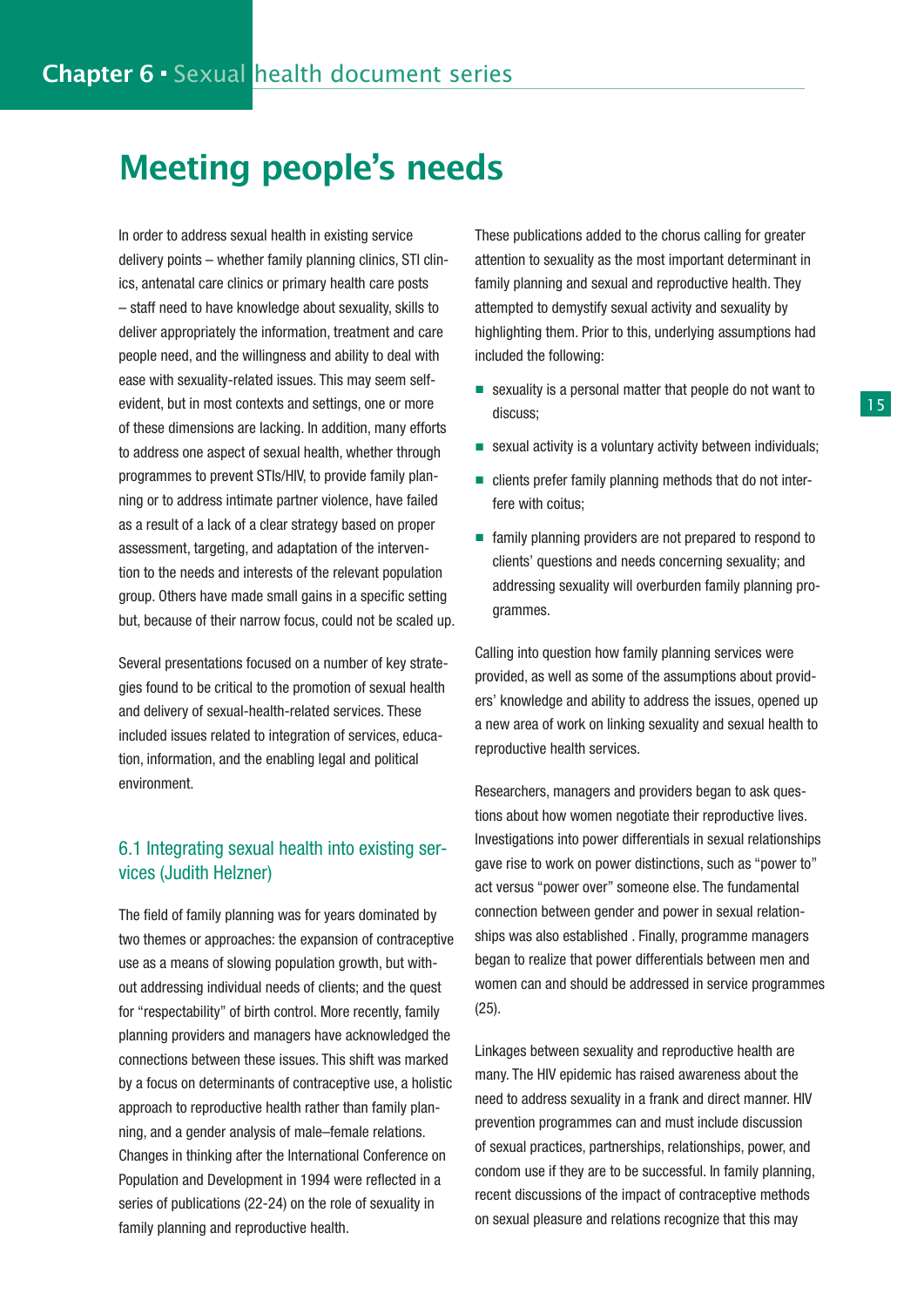influence method choice, use and continuation. In addition, family planning services are often well placed to discover other needs related to sexual problems or violence (26). During pregnancy, issues related to sexuality need to be addressed, such as the safety and impact of certain sexual practices and the possibility of a higher incidence of gender-based violence during pregnancy.

The International Planned Parenthood Federation (IPPF) and its partners are working on integrating sexuality and sexual health into family planning and reproductive health care programmes. This work includes transforming national family planning associations (FPAs) into sexual health agencies in a number of Caribbean countries, screening for gender-based violence in clinics in three Latin American countries, integrating sexuality and HIV/ STI prevention in family planning service delivery in three countries, producing "sexwise" radio programmes in 11 languages to reach over 60 million listeners, and pilottesting projects for staff, new protocols, and changes in structures and partners to better integrate sexuality and sexual-health-related services into the work of FPAs. IPPF has created a trainers' guide to sexual health, in Spanish and English, with exercises to help improve factual knowledge, clarify values, and increase the comfort of providers in dealing with sexuality and sexual-healthrelated topics.

IPPF, as an independent nongovernmental organization, has taken the lead in some countries by challenging traditional assumptions about sexuality and sexual health programmes. It emphasizes that governments can take up such programmes once feasibility and acceptance have been demonstrated. Partnerships are crucial if sexuality is to be successfully integrated into reproductive health care services.

#### 6.1.1 Discussion

Participants concurred that sexuality needs to be better integrated into family planning programmes, but emphasized that that was not enough. HIV prevention strategies have addressed these issues in a wide variety of settings and contexts, and many felt that greater effort was needed from reproductive health programme managers

and providers to reach beyond the clinic walls to other associations and workers' groups, including prostitutes, homosexuals, folk and traditional medical practitioners, and religious groups. It was stressed that religious groups need to be brought on board if real progress is to be made. In addition, some argued that if a number of sectors and interests join forces, there is a greater likelihood of getting government support and funds.

Participants also agreed that providers of existing services and programmes should receive training in human sexuality, to help them better address the sexual health needs of their clients. The integration of sexuality into these services, however, should not require health workers to do more, but rather to do things differently. The group felt that it was essential to improve the quality of services by better addressing sexuality and sexual health for all age groups, including the elderly. As populations in some regions get older, there will be an increasing need to address the sexual health of the elderly, including issues related to sexual function for both men and women. Some participants raised questions about how the health system could better address both sexual dysfunction related to mental illness and violence.

### 6.2 Sexuality information: how can the health sector make a difference? (Pilar Ramos-Jimenez)

"Sexuality is a concept that is doubly difficult because most persons do not want to talk about their own sexuality or they most likely do not know the term…in the Philippine languages there is no term for sexuality," wrote a prominent sexuality researcher (27).

In the Philippines, reference to sexuality in health programmes is limited; there is no equivalent word in the local language. Basic definitions of gender, sex, sexual health and sexual responsibility exist, as do comprehensive STI case management modules – all of which focus on STI and HIV prevention rather than on the wider issues related to sexuality and sexual well-being. This lack of terminology reflects social reticence in addressing sexuality. As a result, few data are collected nationally on sexual health, or sexual practices or behaviour. In research,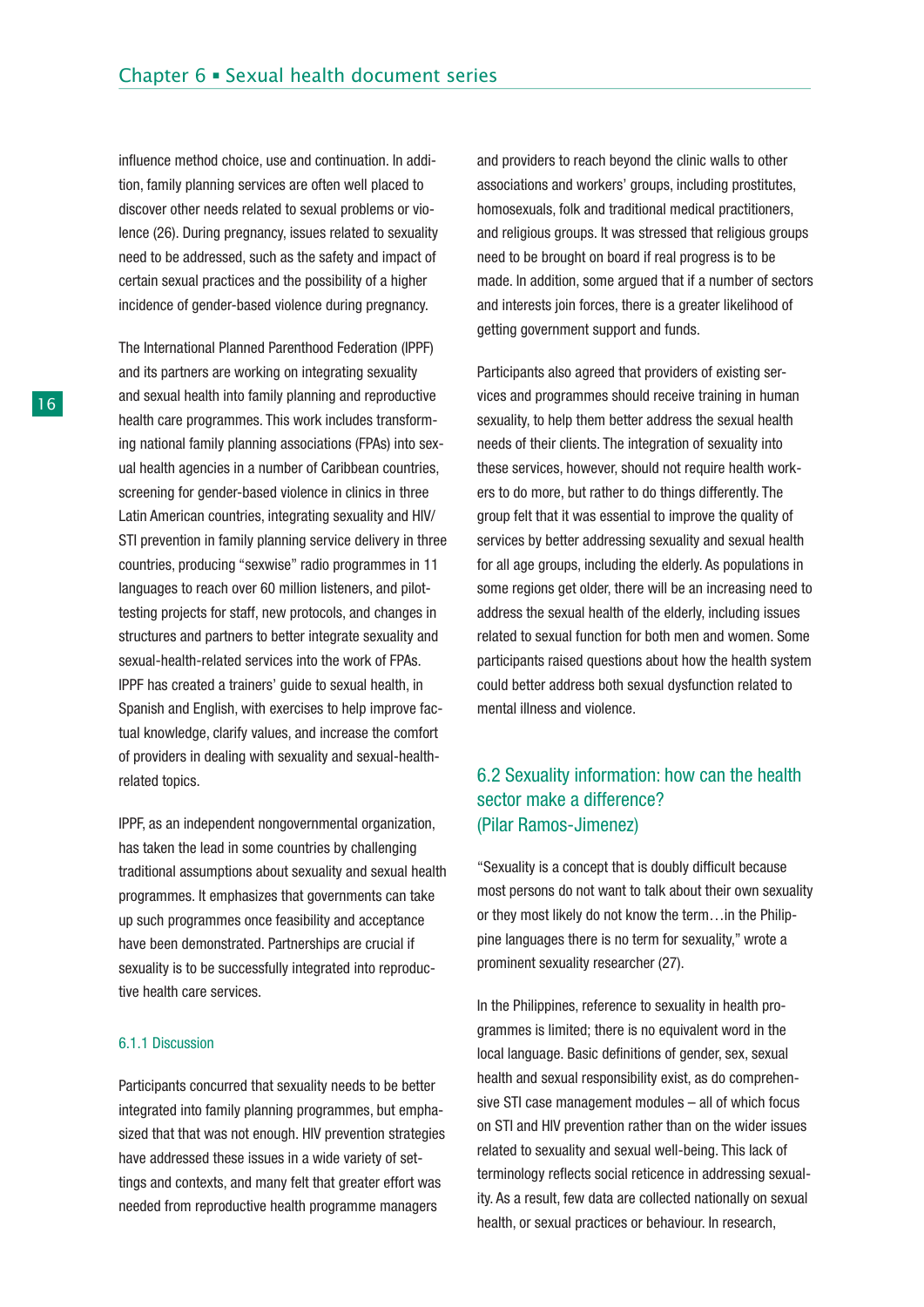abstract concepts must be operationalized, so that we can measure them or convert them into something understandable in the local context. Given the constraints in the language of sexual health and sexuality, and the associated absence of data, what can the health system do to better address this difficult and complex issue?

The national health sector must be willing to operationalize sexuality programmes that extend beyond STI/HIV prevention and move towards a more holistic and positive approach to sexual health and sexuality. This can be done by offering providers at all levels of the health system tools and approaches that will enable them to be more compassionate, gender- and culture-sensitive, and respectful of client information related to sexuality. This will require a new paradigm for interventions, involving partnerships between the health sector, NGOs, research institutions and communities. Interventions must be designed with the needs and interests of special groups in mind (e.g. refugees, sex workers, street children, seafarers, men who have sex with men, transgender, etc.). Effective collaboration and consultation are needed, as has been demonstrated by HIV control and prevention programmes. Finally, research methods must be qualitative as well as quantitative, and the health sector must be willing to use the research findings and make them accessible to decision-makers, planners and implementers. This will require data collection by health services to be reconsidered and, if necessary, new types of sexual heath conditions incorporated, such as incest, rape and domestic violence. Collection of sensitive data will also require training and supervision to ensure records are collected in confidence and stored securely.

#### 6.2.1 Discussion

Jane Kwawu shared the concerns expressed about the lack of adequate, relevant and reliable information related to sexuality and sexual health. She noted that in many cases decision-makers do not have sufficient unbiased information. Issues related to preventive health care, such as sexual health status, are given low priority and programmes therefore continue to focus on disease rather than health. She warned that without reliable data and information, sexual health would not be taken

seriously by health sector reformers. Preventive health models need to be adapted to sexual health messages, and clear policies and laws need to be established to support a holistic approach to strategies aimed at changing sexual behaviour.

The health system should be made more accessible through the creation of mechanisms allowing community voices to be heard. Emphasis needs to be placed on implementing gender policies and institutionalizing the collection of disaggregated data. This will help countries to integrate sexuality and sexual health, not as an "add-on" but as part of a comprehensive approach to sexual and reproductive health, in which programmes are equitably distributed and address the needs of the people they are intended to serve. To achieve these changes, it is critical to build the capacity of the different players to better understand and address sexuality and sexual health.

Other participants noted that there is a critical absence of evidence and accurate information, especially from developing countries, about vulnerability reduction programmes. In particular, local practices and customs related to sexuality and sexual health are not well researched. Participants felt that capacity-building is needed to improve the quality of sexuality research, since few institutions in developing countries have the multidisciplinary research skills to successfully undertake such studies.

What information does exist needs to be better disseminated. Information can be adapted, made culturally appropriate, and translated for other countries and regions. One way might be to start "implementers' forums", where information can be exchanged and tools and resources shared. This could be done through the Internet. Other suggestions included developing dissemination strategies for all related sectors and partners with follow-up mechanisms to determine results. The group raised the fact that information, knowledge and its utilization are different. The health sector needs to be clear about its role with respect to information. For instance, what will the health sector do in situations where information is tightly controlled? What messages will be sent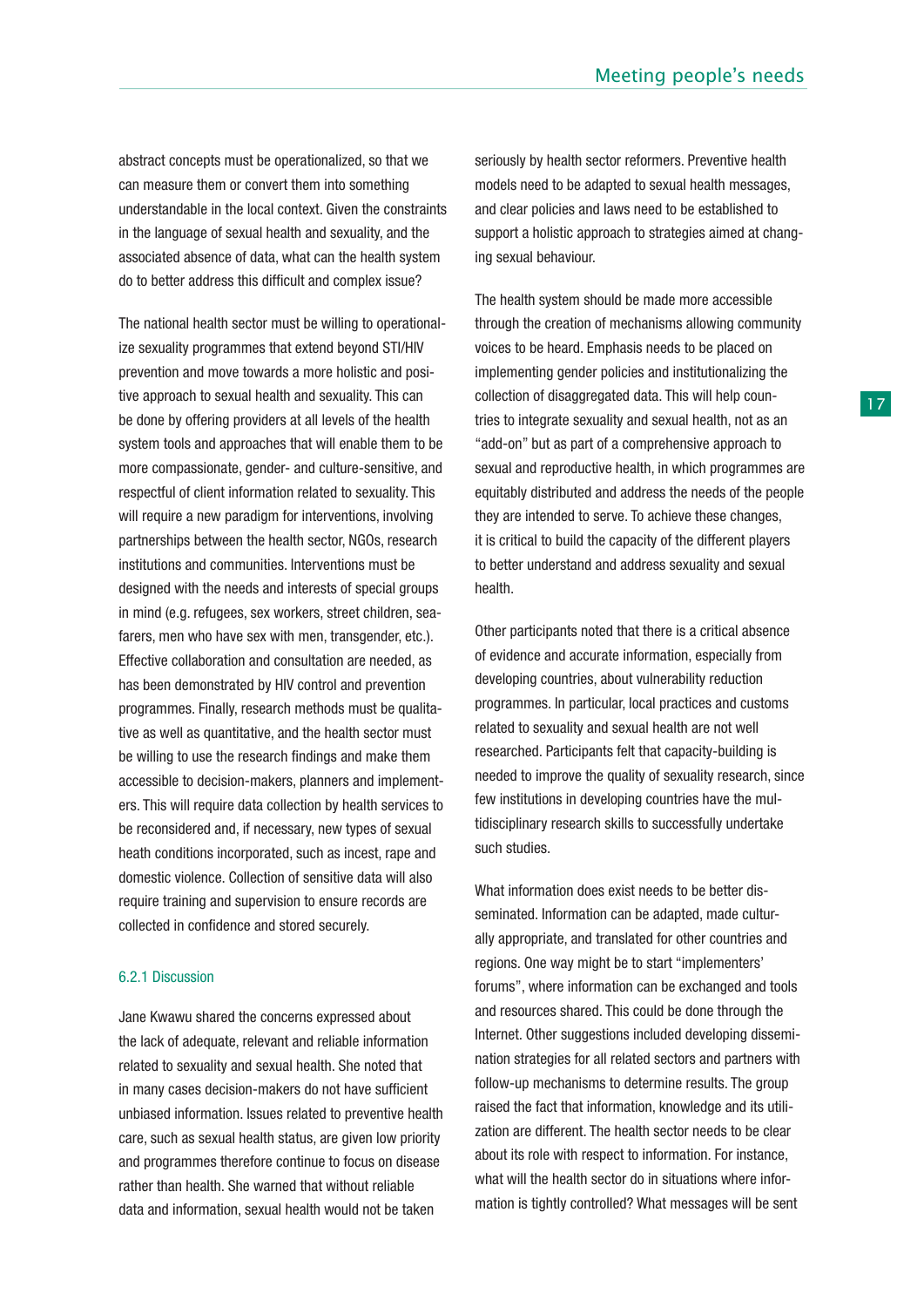through guidance documents for countries that do not have a word to describe sexuality? The challenge for health researchers is to find a way to describe and portray these things adequately.

At the global level, it is important to look at exactly what we are recording and analysing. WHO, for example, has invested in the DALY (disability adjusted life years) framework to measure the relative cost of specific diseases to society. However, the published data on DALYs have little relevance or application for sexual health. In this exercise, sexual dysfunction or disability, in terms of disenfranchisement or disempowerment, are not covered. One participant stressed that including sexuality-related morbidities in the DALYs may motivate action within the health sector. A new estimation of DALYs, to include serious sexual health problems, could demonstrate the importance and potential impact of addressing sexual health at national level.

### 6.3 Country case studies on sexuality education

Case studies from Thailand (Verapol Chandeying), Sweden (Lillemor Rosenqvist) and South Africa (Khosi Xaba) demonstrated how effective government, private sector and NGO collaboration can be in addressing sexual health.

In Thailand, where STIs and HIV infection rates reached record highs in the late 1980s, programmes targeting sex establishments managed to create a 100% condom use standard by 2000. This was achieved through cooperation between government authorities and the owners of establishments, followed by increased surveillance, supervision, provision of STI services, and changes in laws and policies. In Sweden, which has among the lowest rates of unintended pregnancy and abortion in the world, sexual health education is now provided in all schools beginning in the elementary years. Although today sexual health education is the norm in Sweden, the road leading to its widespread acceptance has been long – more than 20 years – and sometimes difficult. In South Africa, where HIV/AIDS affects more than one-quarter of the population, promotion of sexual health education

has taken a different form. The Sexual Rights Campaign, launched jointly by NGOs dealing with HIV/AIDS, violence against women, and adolescent sexual and reproductive health, is a multipronged advocacy campaign to get decision-makers and politicians to integrate sexual health and rights into their work. Underlying the campaign is the belief that sexuality and sexual health can and should be associated with safe, positive and pleasurable experiences. The NGOs are trying to achieve this by advocating for a new vision of masculinity and femininity, in which all women and men can claim their sexual rights and recognize their sexual responsibilities.

#### 6.3.1 Discussion

Sexuality education – whether for adolescents, parents, teachers or health workers – generated much discussion and enthusiasm. All participants agreed that, while sexuality education is a key to transforming entrenched belief systems and views of sexuality, programmes often face a significant challenge. In the Russian Federation, for example, despite early interest, sexuality education in schools was later denounced by religious and political leaders as inflammatory despite the rising incidence of STIs and HIV infection.

Sexuality education must seek to promote health and well-being, as well as sexual rights. It needs to extend to all sectors, recognizing that not all children go to school. Different approaches are needed in different settings, and it was noted that a large proportion of health and education services are delivered through the religious sector. Others reminded the group that sex education is not a "magic bullet". It can empower young people, enabling them to make decisions and act, but the broader context may restrict their ability to act. The situation and context have a strong influence on sex education, and very often become a barrier, especially in developing countries.

An additional problem mentioned by participants was lack of knowledge among providers. Medical doctors are often brought in to provide sexual health education despite their own limitations (lack of knowledge, skills or comfort level). There is an urgent need to ensure that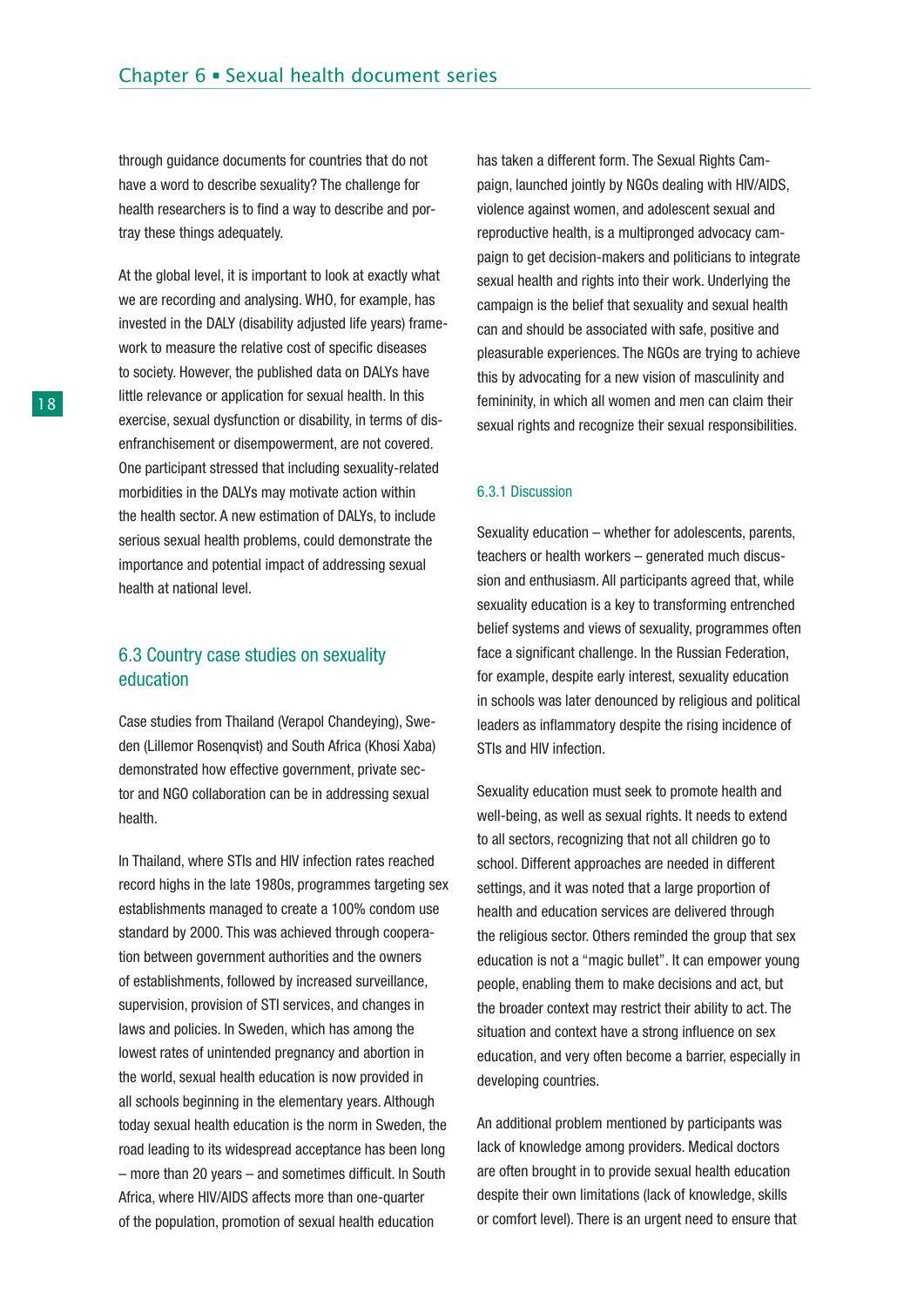medical education curricula include training on sexuality, gender and human rights. This training should also be extended to teachers, allied health workers, police and other members of the justice system, and policy-makers.

Information and education related to sexuality for adolescents is critical to building a sexually healthy future generation. Programmes must therefore move beyond simply providing information to building skills, so that young people can use the information they receive. Another group in need of information is the newly married. While some information and materials are available, they are often not packaged appropriately. Some suggested that the Internet could be used as a method of dissemination and that the media should be included as partners in promoting sexual health information.

### 6.4 Government response: creating an enabling legal and policy environment

An enabling legal and policy environment is critical to the promotion of sexual health. Two case studies were presented, both led by nongovernmental organizations advocating for change in laws, policies and practices related to sexual health. Amal Abdel Hadi of the New Woman Research Centre in Egypt described the history of regulation of female genital mutilation in Egypt, while Maria Isabel Plata of Profamilia, a family planning association, discussed how the organization established a legal clinic to protect the sexual and reproductive rights of clients in Colombia.

■ **Egypt** – Female genital mutilation is a widespread practice in Egypt, and 97% of ever-married women aged 15-49 years have undergone the procedure. It is practised by both Muslims and Christians, and the reasons most often given are cultural tradition, religion, and the preservation of virginity. In Egypt, there is no penal law against female genital mutilation. Nevertheless, the practice has been hotly debated and contested by women's rights activists for years. In 1959, a ministerial decree was issued prohibiting the practice by non-medical personnel, such as traditional birth attendants and barbers. From that time until 1996, when the Ministry of Health issued

a decree prohibiting the participation of health professionals in the practice, female genital mutilation was widely condoned by the medical profession. The tide began to turn in 1994, in part because of sustained local activism against the practice, and in part because of international opinion against it. With the support of international organizations, such as WHO and the International Federation of Gynaecology and Obstetrics (FIGO), and in line with the shift towards comprehensive reproductive health care and rights, local activists built a public and religious consensus around the condemnation of the practice. The change in policy in Egypt is an example of the coming together of different forces and factors to create the conditions for policy change to occur – a crucial element in producing change in practice at the national level.

**Colombia** – In Colombia, Profamilia established a legal service for women, in an effort to help them secure their reproductive and sexual rights. The service addresses issues related to sexual orientation and discrimination, abortion, prevention of sexually transmitted infections, informed consent, emergency contraception and gender-based violence. In establishing the legal service, Profamilia is using human rights and law as instruments for social change, by promoting partnerships with interested groups in other sectors, such as the women's movement, human rights organizations and community-based groups. As a result of their efforts, the Ministry of Health in Colombia has elaborated guidelines for sexual and reproductive health services.

#### 6.4.1 Discussion

Participants concurred that a legally enabling environment is fundamental to advancing sexual rights, although some noted that there are advantages to working in the nongovernmental sector, where political opposition can be seen as a challenge rather than a barrier. Others noted that if an NGO takes over critical services, the government may then not fulfil its role as provider of those services. The example of Profamlia demonstrates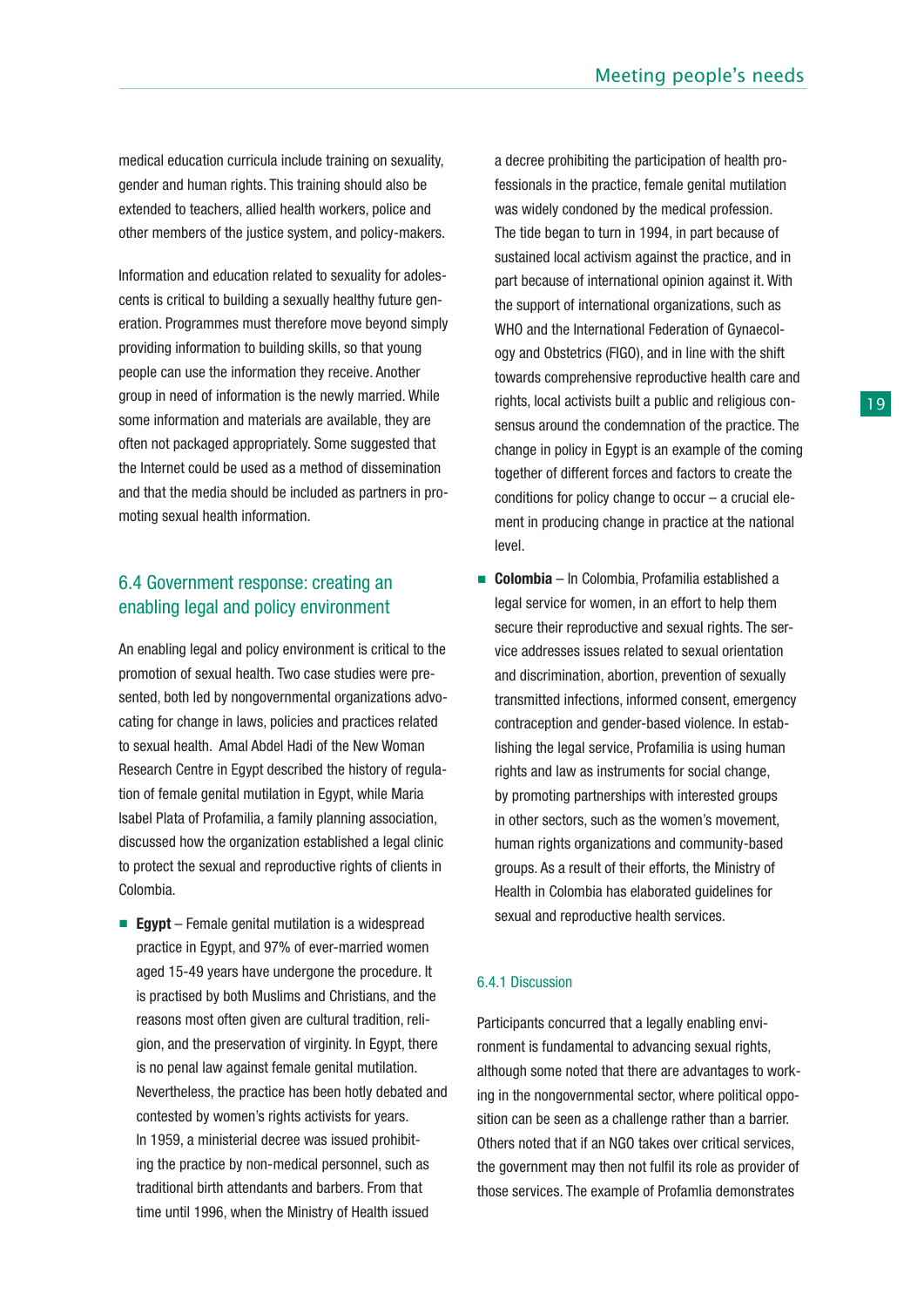that an NGO can be a catalyst for government action, and that such fear of government inaction is not necessarily justified.

Group discussions were held on specific national strategies deemed to be successful, based on established criteria. These strategies included a range of interventions that involved individuals, families, the community, and a variety of government and non-governmental services.

Successful interventions came from NGOs, religious groups, the private sector, the government sector, professional associations, sports and youth clubs, and numerous other agencies. Common features of successful programmes were discussed using a list of guiding principles provided (30), and a revised list was developed (see Box 2).

#### **Box 2:** Guiding principles for successful programme interventions in sexual health

- Affirmative approach to sexuality Using a positive, affirming approach to sexuality, rather than one based on fear, addresses both the pleasure and safety aspects of sexuality and sexual health and recognizes that every human being is sexual throughout the life cycle.
- Autonomy and self-determination Women and men must have the right and ability to make their own free and informed choices about all aspects of their lives, including their sexual lives.
- Responsiveness to changing needs Sexual health information and services must respond to the changing needs of women and men throughout their life cycle.
- Comprehensive understanding of sexuality Issues of sexuality are complex. Interventions must address and integrate emotional, psychological and cultural factors in planning and service delivery.
- Confidentiality and privacy Sexuality touches upon intimate aspects of people's lives. Individuals have the right not to be identified or compelled to share information and the right not to have information about them divulged to someone else.
- *Advocacy* for the promotion of sexual health and well-being is essential for change.
- *Cultural diversity* Programmes must consider which cultural practices, traditions, beliefs and values are beneficial and promote sexual health. Factors such as sexual orientation, illness, culture, age or disability must be taken into account in the design of programme interventions and services.
- Equity Programmes and services must cater to needs that are specific to each sex, but must not perpetuate stereotypes or double standards about gender and sexuality. Since women have traditionally been less able to access information, services and education, programmes should actively redress gender imbalances through interventions that empower women to protect themselves from sexual ill-health and disease.
- Address violence, sexual violence and abuse These are often the conditions under which people, especially women, experience their sexuality or initiation into sexual activity.
- Non-judgemental services and programmes Providers and educators must respect the values that others hold, and refrain from judging and imposing their own views upon others.
- Accessible programmes and services Programmes and services must be accessible, affordable, confidential, of high quality, and age- and culture-appropriate.
- Accountability and responsibility The health system should ensure that sexual health programmes are implemented and services are provided according to the above principles.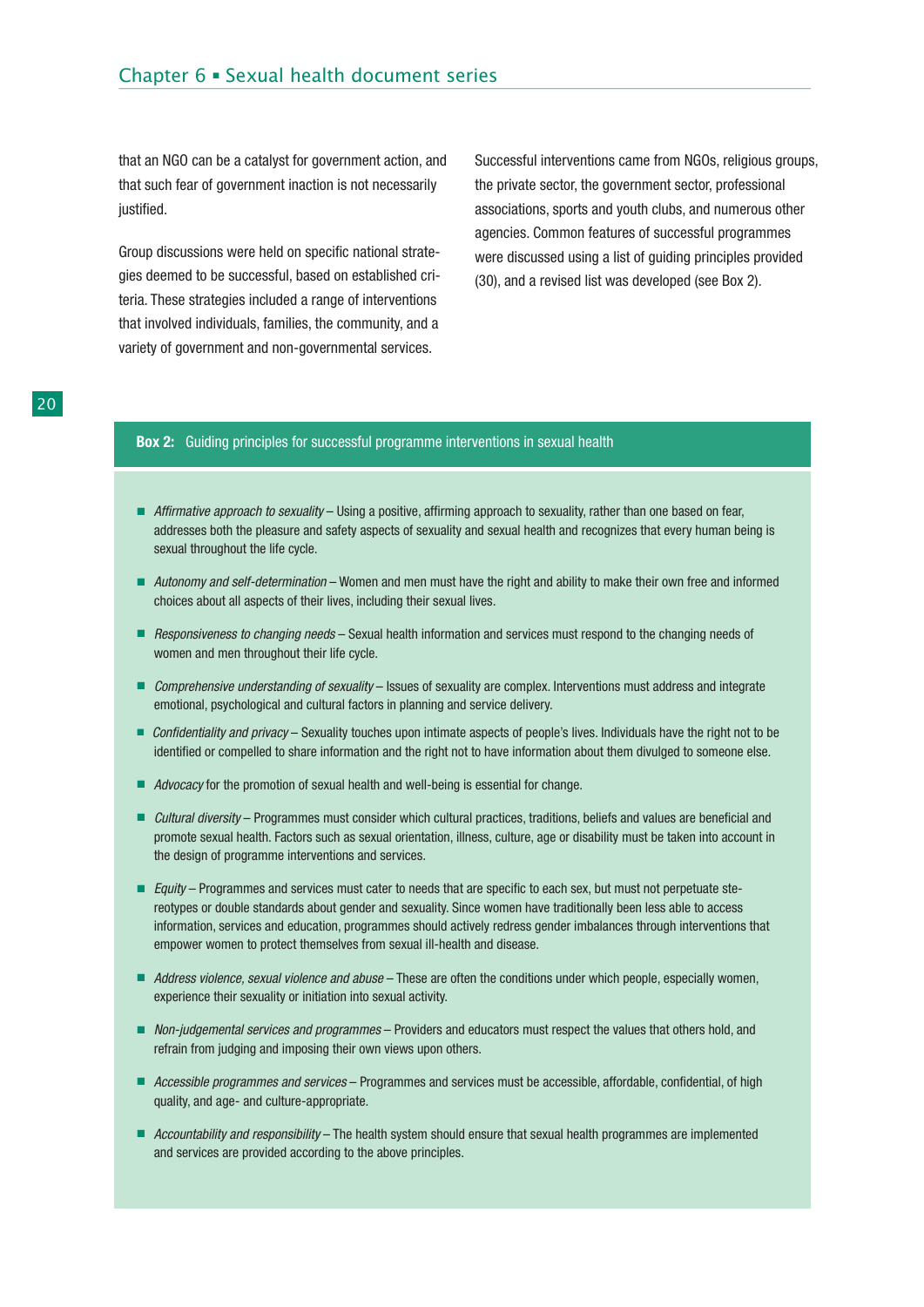# **Conclusion**

The Consultation concluded with a series of proposals for future action by WHO:

- Develop an expanded research agenda on sexuality and convene a meeting to set research priorities.
- Develop normative guidance documents on sexuality and healthy sexual development and maturation for developing countries.
- Develop curricula and training tools on human sexuality for physicians and health workers.
- Evaluate models of service delivery and programmes to establish best practices related to sexual health.
- Advocate for the collection of data related to sexuality and sexual health in all countries.
- Evaluate research methods for studying sexuality and sexual behaviour and develop a guidance document on research methods.
- Build research capacity in sexual behaviour and sexuality in developing countries.
- Develop a comprehensive guidance document on sexual health to assist countries to develop national strategies and policies on sexual health.

Since the Consultation, the Department of Reproductive Health and Research, in cooperation with the Departments of Child and Adolescent Health and the HIV/AIDS Department, has developed a medium-term workplan on sexual health, which takes up several of these recommendations.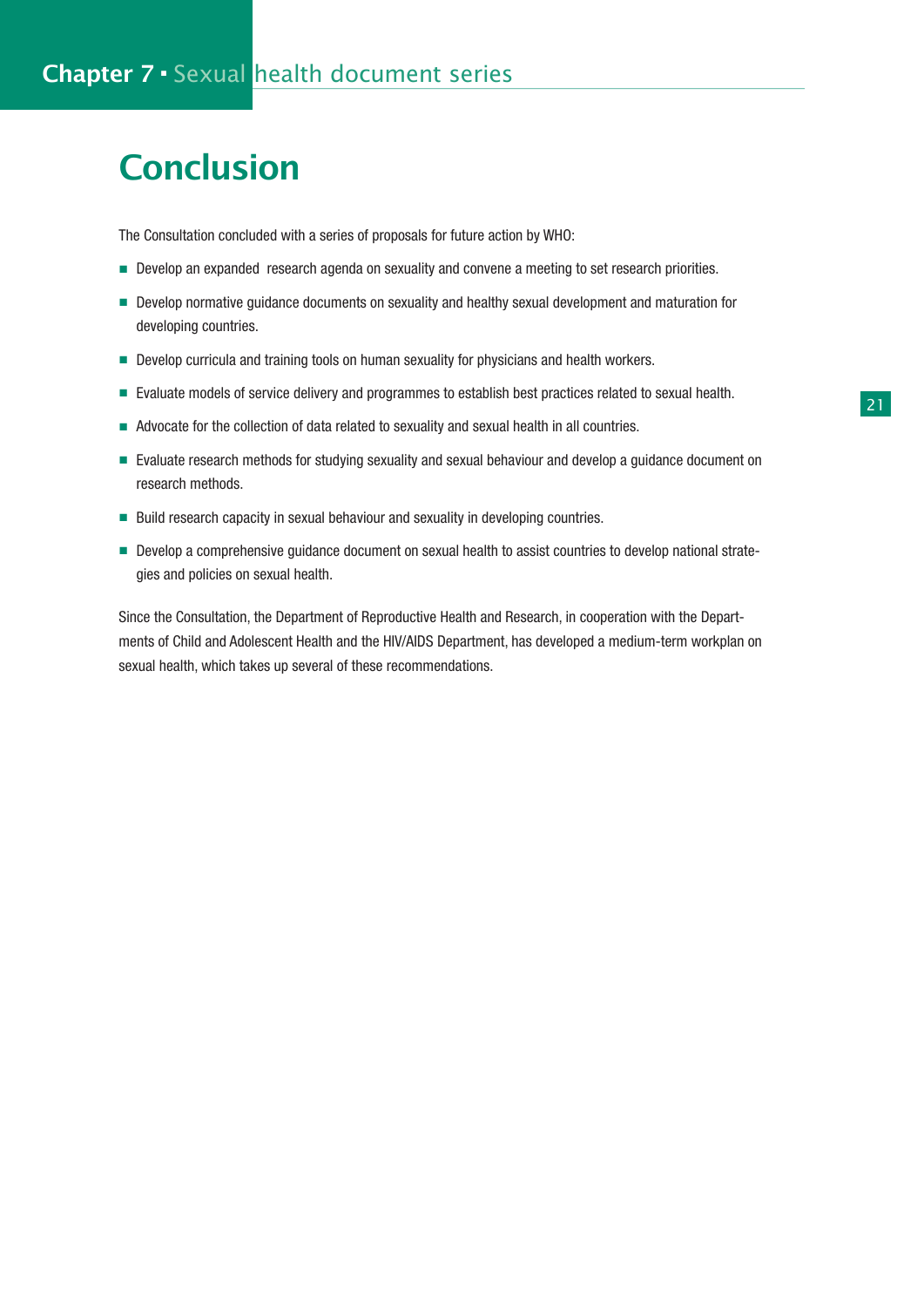# References

- 1. Education and treatment in human sexuality: the training of health professionals. Geneva, World Health Organization, 1975 (WHO Technical Report Series No. 572).
- 2. Promoting sexual health. Washington, DC, Pan American Health Organization, 2000.
- 3. Langfeldt T, Porter M. Sexuality and family planning: report of a consultation and research findings. Copenhagen, WHO Regional Office for Europe, 1986.
- 4. Report of the International Conference on Population and Development, Document A/Conf. 171/13, New York, United Nations, 1994, paragraph 7.2.
- 5. United Nations. Report of the Fourth World Conference on Women, Document A/Conf. 177/20, New York, United Nations, 1995, paragraph 96.
- 6. AIDS epidemic update, December 2001. Geneva, World Health Organization and Joint United Nations Programme on HIV/AIDS, 2001.
- Global prevalence and incidence of selected curable sexually transmitted infections: overview and estimates. Geneva, World Health Organization, 2000.
- 8. Meeting the needs of young adults. Baltimore, MD, Johns Hopkins School of Public Health, Population Information Program, Report Series J, No. 41, 1995.
- 9. Into a new world: young women's sexual and reproductive lives. New York, Alan Guttmacher Institute, 1998.
- 10. Senderowitz J. Adolescent health: reassessing the passage to adulthood. Washington, DC, World Bank, 1995 (Discussion Paper).
- 11. Maternal mortality estimates. Geneva, World Health Organization, 2004.
- 12. Unsafe abortion: global and regional estimates of incidence and mortality due to unsafe abortion with a listing of available country data. Geneva, World Health Organization, 1998.
- 13. Laumann EO, Paik A, Posen RC. Sexual dysfunction in the United States: prevalence and predictors. Journal of the American Medical Association, 1999, 281: 237-544.
- 14. Sipski M, Alexander C. Sexual function in people with chronic illness: a health professional's guide. Gaithersburg, MD, Aspen Press, 1997.
- 15. Sadock VA. Normal human sexuality and dysfunction. In: Sadock BJ, Sadock VA, eds., Comprehensive textbook of psychiatry, 7th ed. Philadelphia, PA, Lippincott Williams and Wilkins, 2000: 1577-1607.
- 16. World report on violence. Geneva, World Health Organization, 2002.
- 17. The World Health Report 2001. Mental health: new understanding, new hope. Geneva, World Health Organization, 2001.
- 18. The Surgeon General's call to action to promote sexual health and responsible sexual behaviour. Washington, DC, National Institutes of Health, 2001.
- 19. Hart G, Flowers P. Recent developments in the sociology of HIV risk behaviour. Risk, decision and policy, 1996, 1: 153- 165.
- 20. Expanding the global response to HIV/AIDS through focused action. Geneva, Joint United Nations Programme on HIV/AIDS, 1998 (Best Practice Collection).
- 21. Kirby D et al. (2002) The impact of schools and school programs on adolescent sexual behaviour. The Journal of Sex Research 39 (1): 27-33.
- 22. Dixon-Mueller R. The sexuality connection in reproductive health. Studies in Family Planning, 1993, 24: 269-82.
- 23. Zeidenstein S, Moore K. Learning about sexuality: a practical beginning. New York, The Population Council, 1996.
- 24. Moore K, Helzner J. What's sex got to do with it? New York, IPPF/Western Hemisphere Region and the Population Council, 1997.
- 25. Blanc A. Power in sexual relationships. New York, The Population Council, 2001.
- 26. Becker J, Leitman E. Introducing sexuality within family planning: the experience of three HIV/STD prevention projects from Latin America and the Caribbean. Quality/Calidad/Qualité no. 8. New York, Population Council, 1997.
- 27. Common ground sexuality: principles for working on sexuality. New Delhi, Tarshi and Siecus, 2001.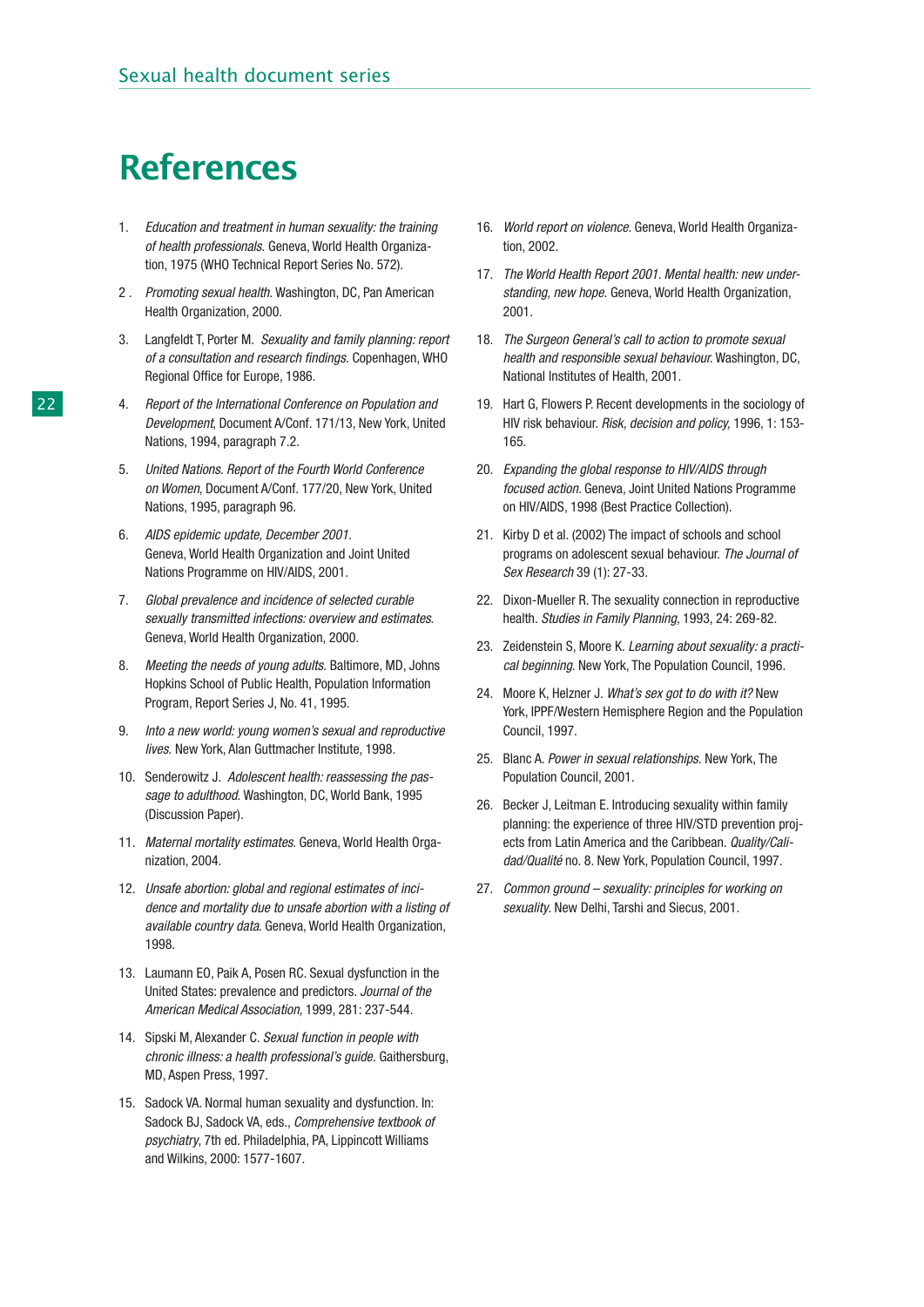# Meeting agenda

World Health Organization

Department of Reproductive Health and Research in collaboration with the Department of Child and Adolescent Health and Development and the Department of HIV/AIDS

Challenges in Sexual and Reproductive Health: Technical Consultation on Sexual Health 28-31 January 2002, Geneva, Switzerland

#### Agenda

| Monday, 28 January<br>Defining<br>Sexual Health |                                                                                                                                                                                                                                      | Chair: Dr Purnima Mane<br>Vice-Chair: Dr Rosemary Coates                                                                                                                  |
|-------------------------------------------------|--------------------------------------------------------------------------------------------------------------------------------------------------------------------------------------------------------------------------------------|---------------------------------------------------------------------------------------------------------------------------------------------------------------------------|
| $9:00 - 10:30$                                  | Opening of the Meeting<br>Introduction, purpose of the meeting<br>Plenary presentations<br>Sexual Health: The Public Health Challenge<br><b>Healthy Sexual Development</b><br><b>Discussion</b>                                      | Dr Tomris Türmen<br><b>Ms Adriane Martin Hilber</b><br>Dr Adepeju Olukoya<br>Dr Eli Coleman<br>Ms Smita Pamar                                                             |
| $11:00 - 12:30$                                 | <b>Panel Discussion</b><br>Regional Perspectives on Sociocultural Fac-<br>tors related to Sexual Health                                                                                                                              | Africa (Dr Uwem Esiet);<br>Asia (Dr Terence Hull);<br>Eastern Mediterranean (Dr Faizal el Kak);<br>Eastern Europe (Dr Ondrej Trojan);<br>Latin America (Dr Esther Corona) |
|                                                 | <b>Discussion</b>                                                                                                                                                                                                                    |                                                                                                                                                                           |
|                                                 | Introduction to the group work on definitions                                                                                                                                                                                        | Ms Jane Cottingham                                                                                                                                                        |
| $14:00 - 15:30$                                 | <b>Working groups (Session A)</b><br>Three working groups will discuss draft<br>operational definitions of sex, sexuality<br>(including sexual maturation and develop-<br>ment), sexual health and reproductive and<br>sexual rights | (Facilitators: Ms Marge Berer,<br>Dr Assia Brandrup-Lukanow,<br>Dr Pat Nayar)                                                                                             |
| $16:00 - 17:30$                                 | Plenary session<br>Report back from working groups                                                                                                                                                                                   |                                                                                                                                                                           |
| $18:00 - 19:00$                                 | Reception                                                                                                                                                                                                                            |                                                                                                                                                                           |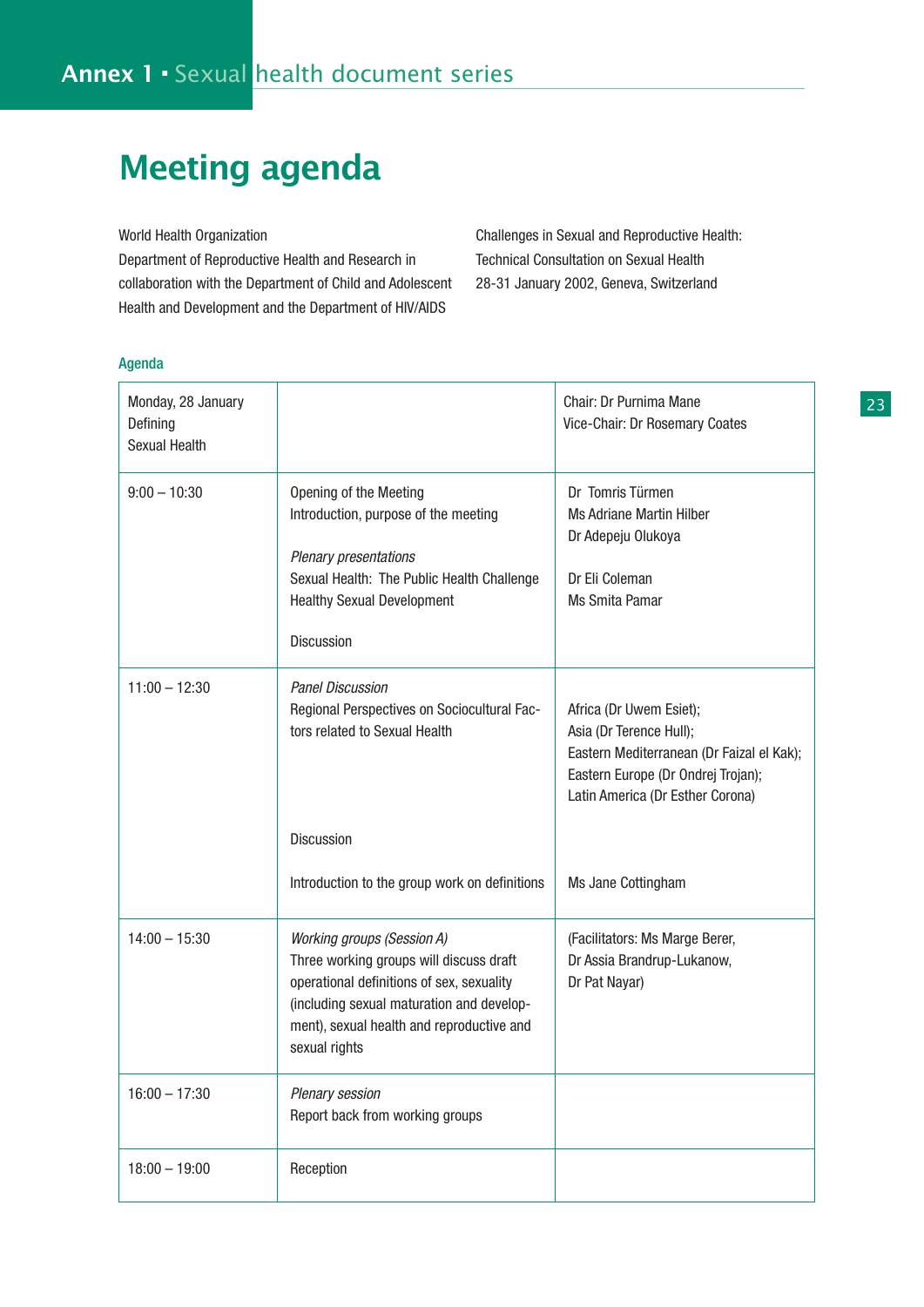| Tuesday, 29 January<br>Strategies for Address-<br>ing Sexual Health |                                                                                                                                                                                                                                                      | Chair: Dr Purnima Mane<br>Vice-Chair: Dr Rosemary Coates                                                |
|---------------------------------------------------------------------|------------------------------------------------------------------------------------------------------------------------------------------------------------------------------------------------------------------------------------------------------|---------------------------------------------------------------------------------------------------------|
| $9:00 - 10:30$                                                      | Plenary session<br>Sexuality and Sexual Development: Vulner-<br>ability and Risk                                                                                                                                                                     | Dr Peter Aggleton<br>Discussant: Dr Asha Mohamud                                                        |
|                                                                     | Discussion                                                                                                                                                                                                                                           |                                                                                                         |
| $11:00 - 12:30$                                                     | Panel discussion<br>Integrating Sexual Health into Existing Health<br><b>Services</b>                                                                                                                                                                | Ms Judith Helzner                                                                                       |
|                                                                     | <b>Country Case Studies:</b><br>Sweden<br>South Africa<br><b>Thailand</b>                                                                                                                                                                            | <b>Ms Lillemor Rosenqvist</b><br>Ms Khosi Xaba<br>Dr Verapol Chandeying                                 |
|                                                                     | <b>Discussion</b>                                                                                                                                                                                                                                    |                                                                                                         |
|                                                                     | Introduction to group work on health sector<br>strategies                                                                                                                                                                                            | <b>Ms Adriane Martin Hilber</b>                                                                         |
| $14:00 - 15:30$                                                     | <b>Working groups (Session B)</b><br>Four working groups will discuss health<br>sector strategies for addressing family and<br>community issues and information needs<br>Working Group 1 Adolescents<br>Working Group 2 Men<br>Working Group 3 Women | (Facilitator: Ms Radhika Chandramani)<br>(Facilitator: Dr Rafael Mazin)<br>(Facilitator: Ms Khosi Xaba) |
|                                                                     | Working Group 4 High-risk Groups                                                                                                                                                                                                                     | (Facilitator: Dr Gary Dowsett)                                                                          |
| $16:30 - 17:30$                                                     | Plenary session<br>Report back from working groups                                                                                                                                                                                                   |                                                                                                         |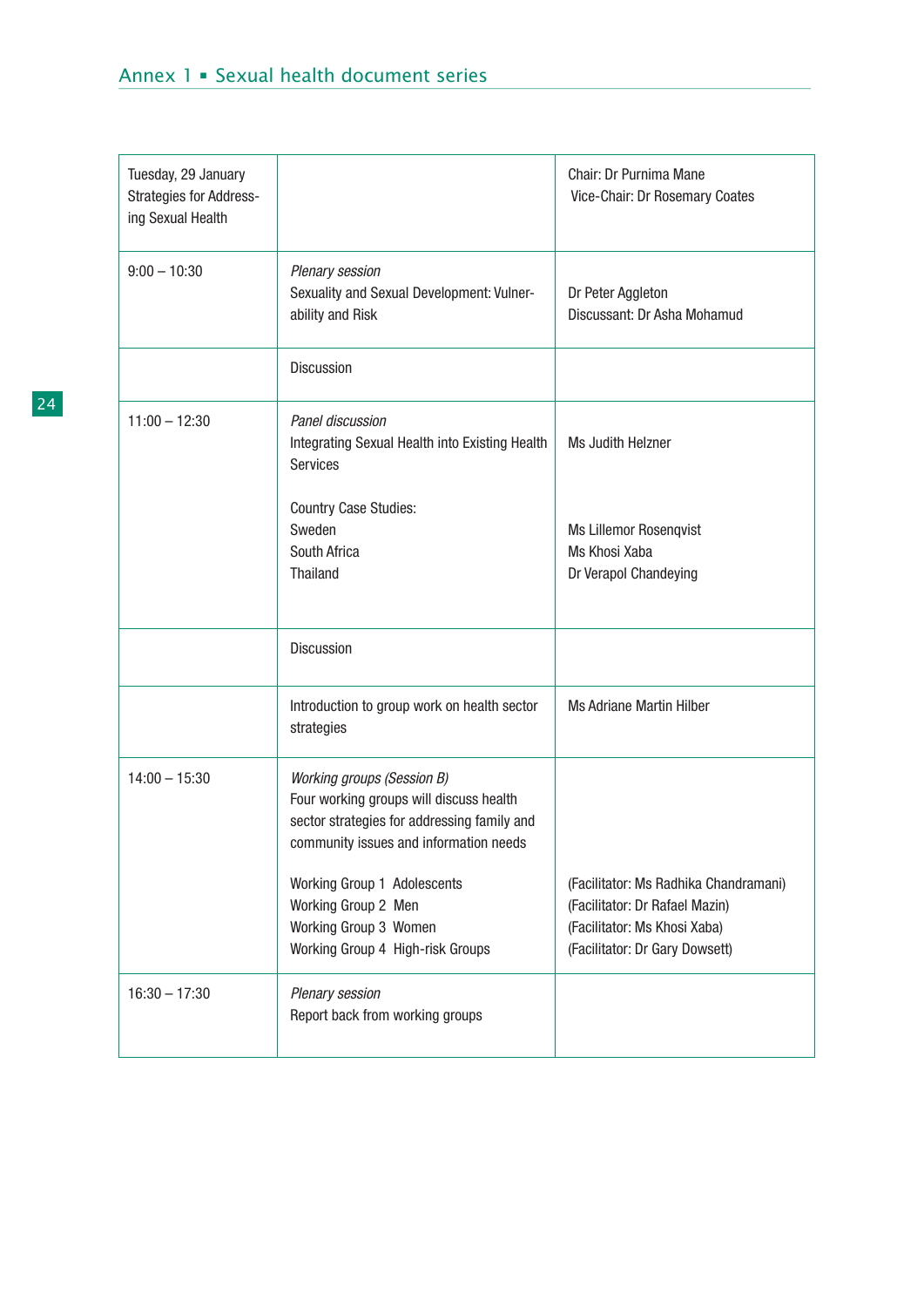| Wednesday, 30 January<br><b>Strategies for Address-</b><br>ing Sexual Health (cont.) |                                                                                                                                                                                                                                                                       | Chair: Dr Purnima Mane<br>Vice-Chair: Dr Rosemary Coates                                                                                  |
|--------------------------------------------------------------------------------------|-----------------------------------------------------------------------------------------------------------------------------------------------------------------------------------------------------------------------------------------------------------------------|-------------------------------------------------------------------------------------------------------------------------------------------|
| $9:00 - 10:30$                                                                       | Plenary session<br>Sexual Health Information - How can the<br>Health Sector Make a Difference?                                                                                                                                                                        | Dr Pilar Ramos-Jimenez<br>Discussant: Dr Jane Kwawu                                                                                       |
| $11:00 - 12:30$                                                                      | Panel discussion<br>Enabling Environment for Addressing Sexual<br>Health<br>Colombia<br>Egypt<br><b>Discussion</b>                                                                                                                                                    | Ms Isabel Plata<br>Dr Amel Abdel Hadi                                                                                                     |
| $14:00 - 15:30$                                                                      | <b>Working Groups (Session C)</b><br>Four working groups will discuss strategies<br>for integrating sexual health into existing<br>health services<br>Working Group 1 Adolescents<br>Working Group 2 Men<br>Working Group 3 Women<br>Working Group 4 High-risk Groups | (Facilitator: Ms Radhika Chandramani)<br>(Facilitator: Dr Rafael Mazin)<br>(Facilitator: Ms Khosi Xaba)<br>(Facilitator: Dr Gary Dowsett) |
| $16:30 - 17:30$                                                                      | Plenary session<br>Report back from working groups                                                                                                                                                                                                                    |                                                                                                                                           |
| Thursday, 31 January<br>Recommendations                                              |                                                                                                                                                                                                                                                                       | Chair: Dr Purnima Mane<br>Vice-Chair: Dr Rosemary Coates                                                                                  |
| $9:00 - 10:30$                                                                       | Plenary session<br>Revisiting definitions                                                                                                                                                                                                                             |                                                                                                                                           |
| $11:00 - 12:45$                                                                      | Plenary session<br>Conclusions and recommendations                                                                                                                                                                                                                    |                                                                                                                                           |
| $12:45 - 13:00$                                                                      | <b>Closing Remarks</b>                                                                                                                                                                                                                                                | Dr Paul Van Look                                                                                                                          |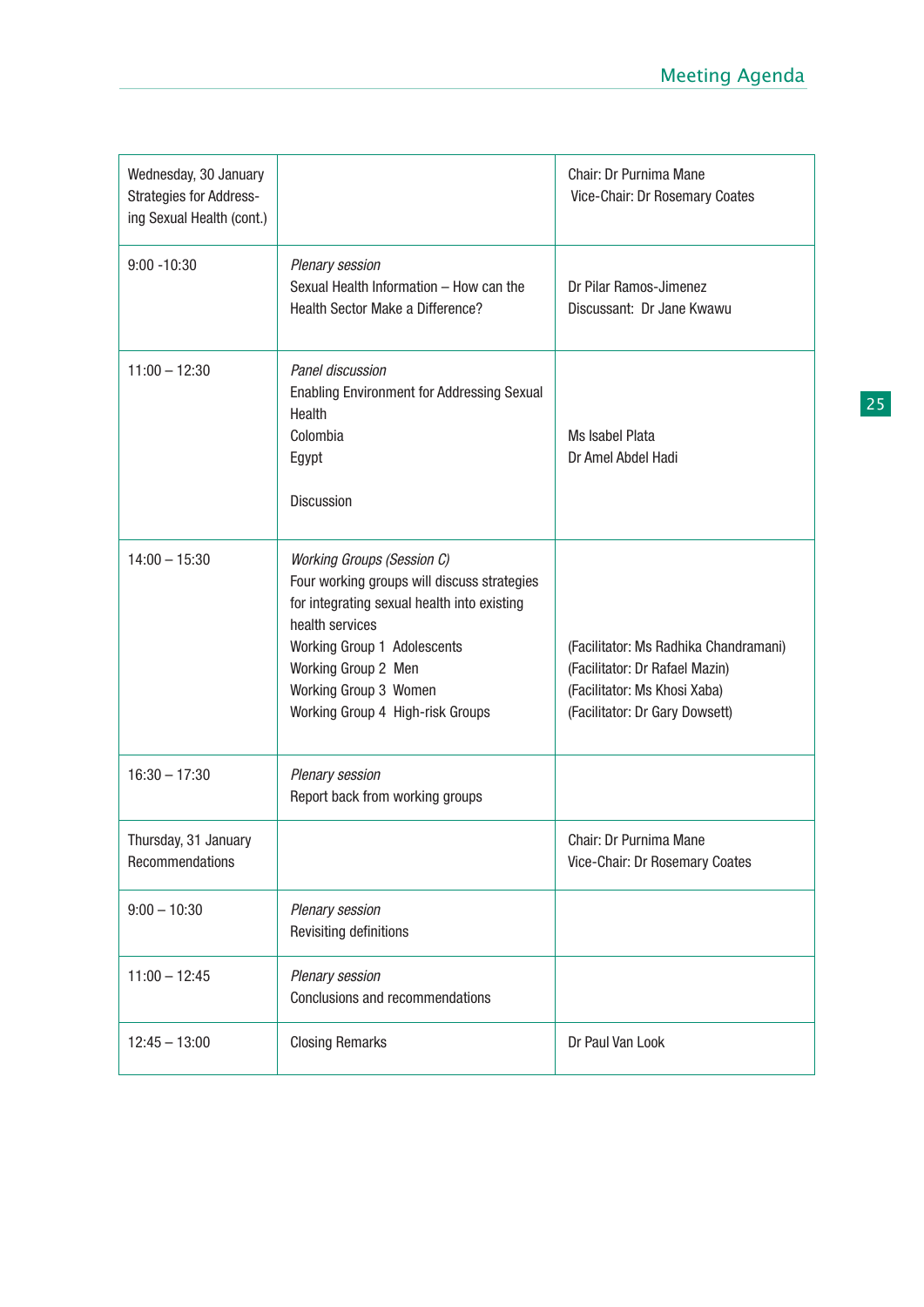# Participants' list

World Health Organization

Department of Reproductive Health and Research in collaboration with the Department of Child and Adolescent Health and Development and the Department of HIV/AIDS

#### Participants' list

Dr Peter Aggleton Institute of Education, Thomas Coram Research Unit University of London 27-28 Woburn Square London WC1HOAA, United Kingdom Tel: + 44 (207) 612 6957 Fax: + 44 (20) 7612 6927 E-mail: p.aggleton@ioe.ac.uk

Dr Ayse Akin Hacettepe University, Medical School Department of Public Health 06-100 Sihhiye Ankara, Turkey Tel: + 90 -(312) 324 39 75 Fax: + 90- (312) 483 3364 E-mail: aysea@tr.net

Dr Regina Barbosa Rua Piracuama, 386/35 Sumare, 05017-040 Sao Paulo S.P., Brazil Tel: + 55 (11) 36723215 Fax: + 55 (11) 36723215 E-mail: rmbarbos@usp.br

Ms Marge Berer Reproductive Health Matters 444 Highgate Studios, 53-79 Highgate Road London NW5 1TL, United Kingdom Tel: +44-20-7267-6567 Fax: +44-20-7267-2551 E-mail: RHMjournal@compuserve.com

Dr Dorothy Blake Gremlin Hill, San San Drapers P.A. Portland, Jamaica Tel: +1 876 993 7208 E-mail: blaked@cwjamaica.com

Dr Meiwitta Budiharsana Reproductive Health, Gender and Women's Rights Ford Foundation P.O. Box 2030 Jakarta 10020, Indonesia Tel: +62 (21) 252 4073 Fax: +62 (21) 252 4078 E-mail: m.budiharsana@fordfound.org

Challenges in Sexual and Reproductive Health:Technical Consultation on Sexual Health 28–31 January 2002, Geneva, Switzerland

Dr Mariela Castro Espin Centro National de Educacion Sexual La Habana, Cuba Tel: (537) 55 2528 Fax: (537) 30 2295 E-mail: cenesex@infomed.sld.cu

Dr Verapol Chandeying Dept. of OB-GYN, Faculty of Medicine Prince of Songkla University Hat Yai 90110, Thailand Tel: +66 (74) 429 617 Fax: +66 (74) 446 361 E-mail: cverapol@ratree. psu.ac.th

Dr Radhika Chandiramani TARSHI (Talking About Reproductive and Sexual Health Issues) 49 Golf Links, 2nd Floor New Delhi 110 003, India Tel: +91 (11) 4610711 , 465 Fax: +91 (11) 4610711 , 465 E-mail: tarshi@vsnl.com

Dr Rosemary Coates Curtin University of Technology Division of Health Sciences Sexual Health Research and Education Unit Selby Street Shenton Park, Western Australia 6008 Tel: +61 (8) 9266 3644 Fax: +61 (8) 9266 3699 E-mail: R.Coates@curtin.edu.au

Dr Eli Coleman Dept. of Family Practice & Community Health Program in Human Sexuality University of Minnesota Medical School 1300 South Second Street, Suite 180 Minneapolis, MN 55454, U.S.A. Tel: +1 (612) 625-1500 Fax: +1 (612) 626 8311 E-mail: colem001@tc.umn.edu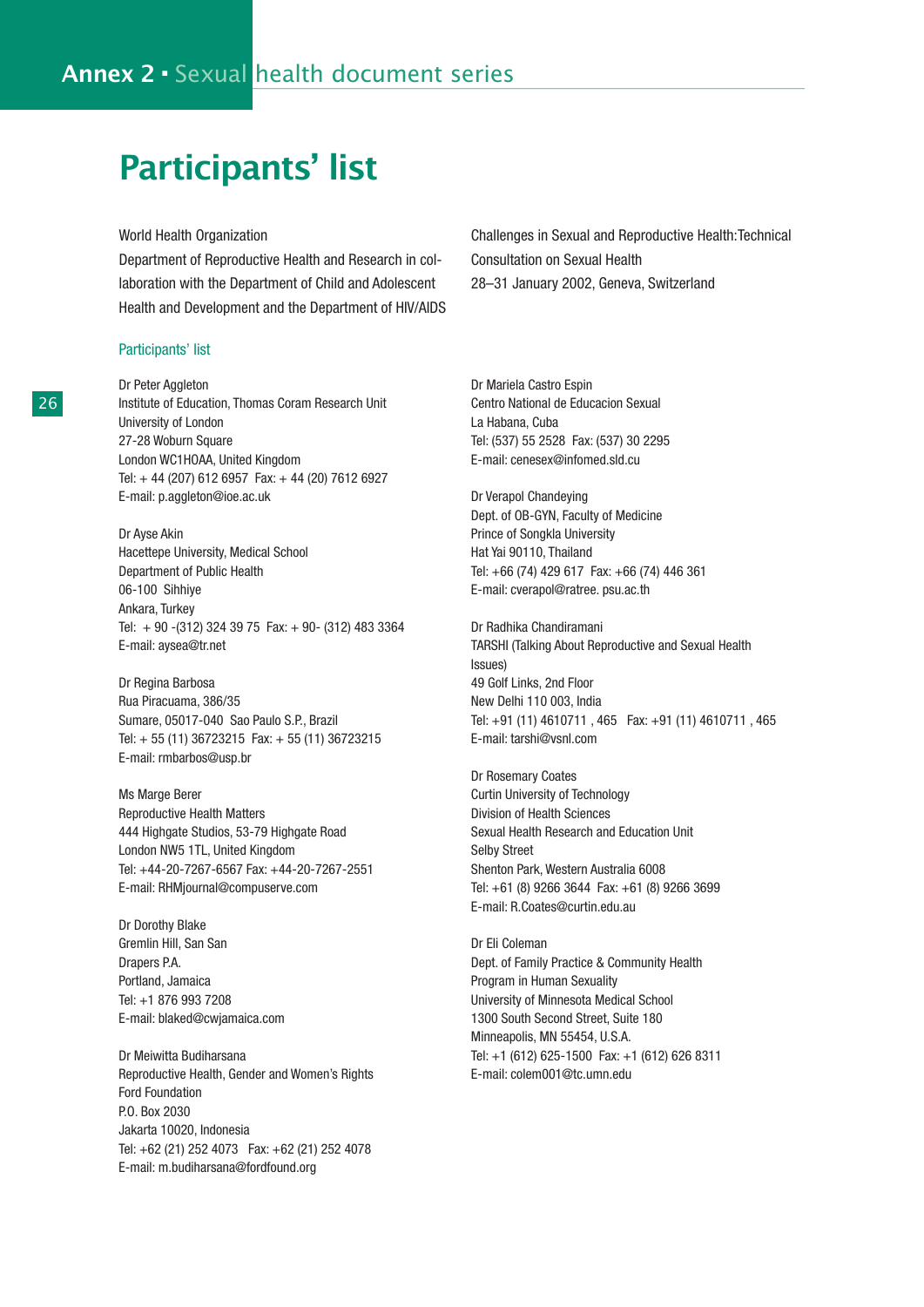Ms Esther Corona-Vargas Latin American Federation of Sexology & Sex Education Societies (FLASSES) Asociación Mexicana de Educación Sexual (AMES) Av. De las Torres 27-B-301, Col Valle Escondido Tepepan, D.F., Mexico Tel: + 52 525 653 66 42 Fax: + 52 (55) 15 61 03 E-mail: ecoronav@aol.com esthercoronav@hotmail.com

Ms Sarah Costa Ford Foundation 320 East 43rd Street New York, NY 10017, U.S.A. Tel: +1 (212) 573-5000 Fax: +1 (212) 351-3677 E-mail: s.costa@fordfound.org

Dr Adbessamad Dialmy Faculty of Arts and Human Sicences, Dept. of Sociology B.P. 50 Fes, Morocco Tel: + 212 (55) 60-05-63 Fax: +212 (55) 60-05-63 E-mail: dialmy@iam.net.ma

Dr Gary Dowsett Australian Research Centre in Sex, Health & Society Faculty of Health Sciences, La Trobe University 1st floor, 215 Franklin Street Melbourne VIC 3000, Australia Tel: +61 (3) 9285 5382 Fax: +61 (3) 9285 5229 E-mail: g.dowsett@latrobe.edu.au

Dr Amal Abd El Hadi New Woman Research Center (NWRC) 90D Ahmed Orabi Street Mohendseen, Giza, Egypt Tel: +20 202 304 8085 Fax: +20 202 304 8085 E-mail: nwrc@intouch.com

Dr Faysal El-Kak American University of Beirut, Faculty of Health Sciences POBOX:110236 Beirut, Lebanon Tel: + 961 (3) 867 498 Fax: + 961 (3) 744 470 E-mail: docfaysal@yahoo.com

Dr Uwem Esiet Action Health Incorporated P.O. Box 803 Yaba Lagos, Nigeria Tel: +234 (01) -7743745 Fax: +234 (01) 863 198 E-mail: ahi@linkserve.com.ng

Ms Kathryn Faulkner International Planned Parenthood Federation (IPPF) Regent's College, Inner Circle, Regent's Park London NW1 4NS, United Kingdom Tel: +44 (0)20 7487 7900 Fax: +44 (0)20 7487 7950 E-mail: kfaulkner@ippf.org

Dr Jean-Yves Frappier Hôpital Ste-Justine 3175 Chemin Ste-Catherine Montréal, Canada H3T 1C5 Tel: +1 (514) 345 4722 Fax: +1 (514) 345 4778 E-mail: jyfrappier@videotron.ca

Dr Marc Ganem World Association of Sexology 32, Avenue Carnot 75017 Paris, France Tel: +33 1 45 74 52 15 Fax: +33 09 71 69 E-mail: marc.ganem@wanadoo.fr

Ms Françoise Girard International Women's Health Coalition, (IWHC) 24 East 21 Street New York, N.Y. 10010, U.S.A. Tel: +1 (212) 979-8500 Fax: +1 (212) 979-9009 E-mail: fgirard@iwhc.org

Ms Judith Helzner International Planned Parenthood Federation (IPPF) New York, NY 10005-3902, U.S.A. Tel: (212) 214 0233 Fax: (212) 248 4221 E-mail: jhelzner@ippfwhr.org

Dr Terence Hull Demography Program, RSSS The Australian National University Canberra, ACT 0200, Australia Tel: +61 (2) 6125 0527 Fax: +61 (2) 6125 3031 E-mail: terry.hull@anu.edu.au

Dr Hind Khattab The Egyptian Society For Population Studies and Reproductive Health, (ESPSRH) 3 Orabi street Maadi Cairo, Egypt Tel: + 20 202 358 68 53 Fax: + 20 202 380 79 47 E-mail: espsrh@starnet.com.eg

Dr Prakash Kothari ndian ASECT 203A Sukhsagar N.S. Patkar Marg Mumbai 400 007, India Tel: +91 (22) 361 2027 Fax: +91 (22) 204 8488 E-mail: drpkothari@hotmail.com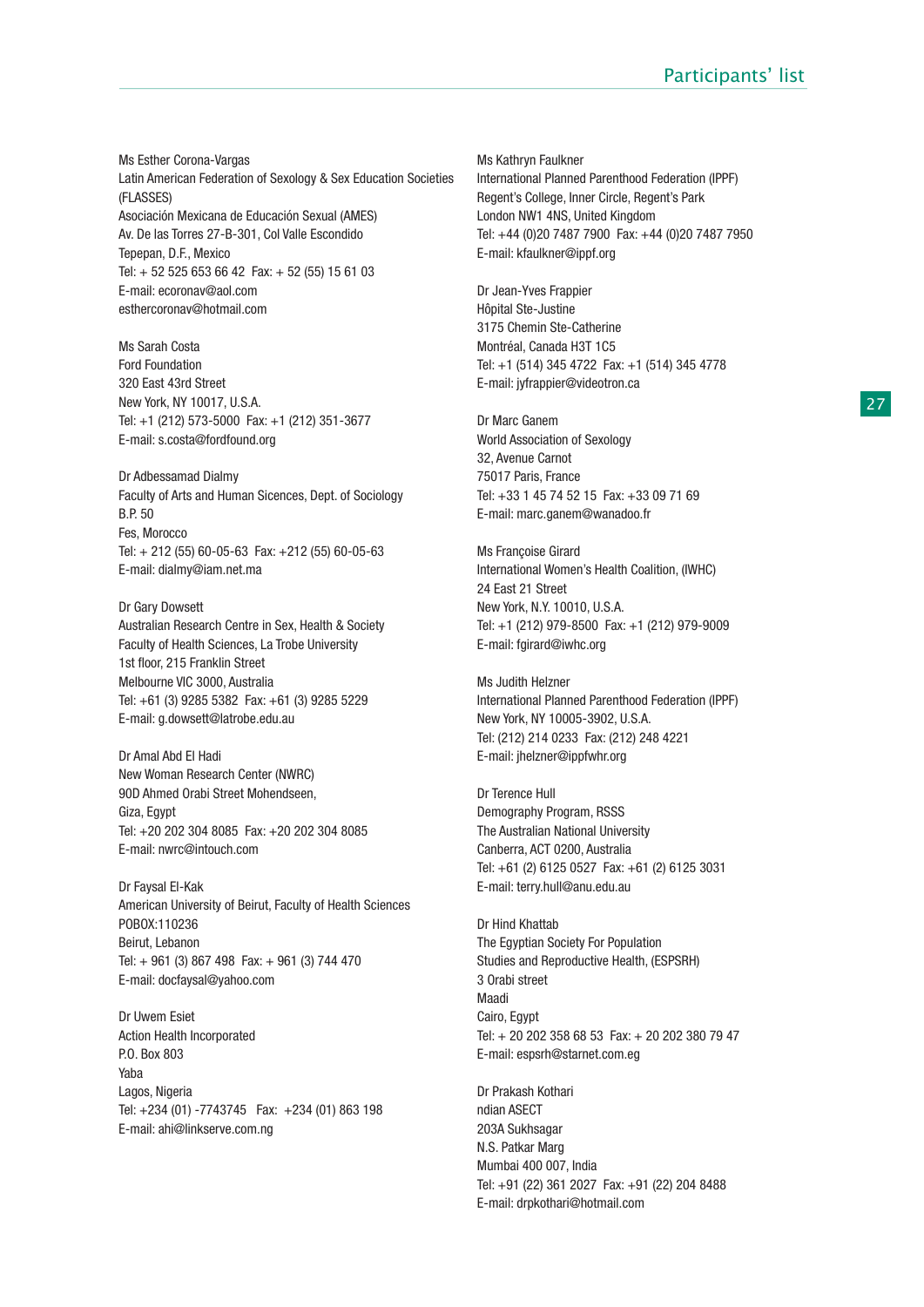Dr Igor Kon Institute of Ethnology and Anthropology, Russian Academy of Sciences Vavilova Str., 48-372 117333 Moscow, Russian Federation Tel: +7 (095) 137-5576 E-mail: igor.kon@iname.com

Dr Jane Kwawu International Planned Parenthood Federation (IPPF) Africa Region P.O. Box 30234 Nairobi, Kenya Tel: + 254 (2) 720280 /1/2 Fax: + 254 (2) 726596 E-mail: jkwawu@ippfaro.org

Dr Ana Luisa Liguori John D. and Catherine T. MacArthur Foundation The Program on Global Security and Sustainability Vito Alessio Robles 39-103 Ex-hacienda de Guadalupe Chimalistac, Mexico, DF 01050 Tel: +52 525 661 29 11 Fax: +52 525 661 72 92 E-mail: aliguori@macfdn.org

Dr Purnima Mane Population Council One Dag Hammarskjold Plaza New York, NY 10017, U.S.A. Tel: + 1 (339) 0686 Fax: + 1 (755) 6052 E-mail: pmane@popcouncil.org

Dr Eleanor Maticka-Tyndale University of Windsor, Dept. of Sociology and Anthropology Windsor, Ontario N9B 3PE, Canada Tel: +1 (519) 253-3000 ext 2200 Fax: +1 (519) 971-3621 E-mail: maticka@uwindsor.ca

Dr Asha Mohamud PATH-AYA-Uganda Plot 62 Kiira Road (Opp. The Uganda Museum) P.O. Box 10370 Kampala, Uganda Tel: + 256 202 822-0033 Fax: + 256 202 457-1466 E-mail: amohamud@path-dc.org

Dr Emil Ng Department of Psychiatry University of Hong Kong Queen Mary Hospital Pokulam Road Hong Kong SAR Tel: + 852 (852) -28554488 Fax: +852 (852) -28551345 E-mail: HRMCNML@hkucc.hku.hk

Ms Smita Pamar **SIECUS** 130 West 42nd Street, Suite 350 New York, NY 10036, USA Tel: (212) 819 9770 Ext. 308 Fax: (212) 819 9776 E-mail: spamar@siecus.org

Ms Maria-Isabel Plata PROFAMILIA Calle 34 No 15-52 Bogota, DC, Colombia Tel: +57 (1) 338-3160 Fax: +57 (1) 287-5530 Email: profamil@colomsat.net.co

Dr Pilar Ramos-Jimenez De La Salle University 3 Saint Marcelino Street San Jose Subdivision Alabang Muntinlupa Metro Manila, Philippines Tel: +63 (2) 524-5349 Fax: +63 (2) 524 5351 E-mail: clapri@mail.disu.edu.ph

Dr Hanne Risor Foreningen Sex & Samfund Danish Family Planning Association Skindergade 28, 1. og 2. sal 1159 Copenhagen K, Denmark Tel: +45 (33) 93 10 10 Fax: +45 (33) 93 10 09 E-mail: hannerisor@post.tele.dk

Ms Lillemor Rosenqvist Swedish Association for Sexology Box 65, 297 01 Degeberga, Sweden Tel: +46 (44) 35 10 85 Fax: +46 (44) 35 10 85 E-mail: lillemorresenqvist@swipnet.se

Dr Simon Rosser University of Minnesota, Program in Human Sexuality Dept. of Family Practice and Community Health Medical School 1300 South Second Street, Suite 180 Minneapolis MN 55454, USA Tel: +1 (612) 625-1500 Fax: +1 (612) 626-8311 E-mail: srosser@famprac.umn.edu

Dr Eusebio Rubio-Aurioles World Association of Sexology Tezoquipa 26 Colonia La Joya Tlalpan D.F. Mexico 14000,Mexico Tel: + 52 (5) 604-2652 60 Fax: + 52 (5) 513 1065 E-mail: eusebio@mail.internet.com.mx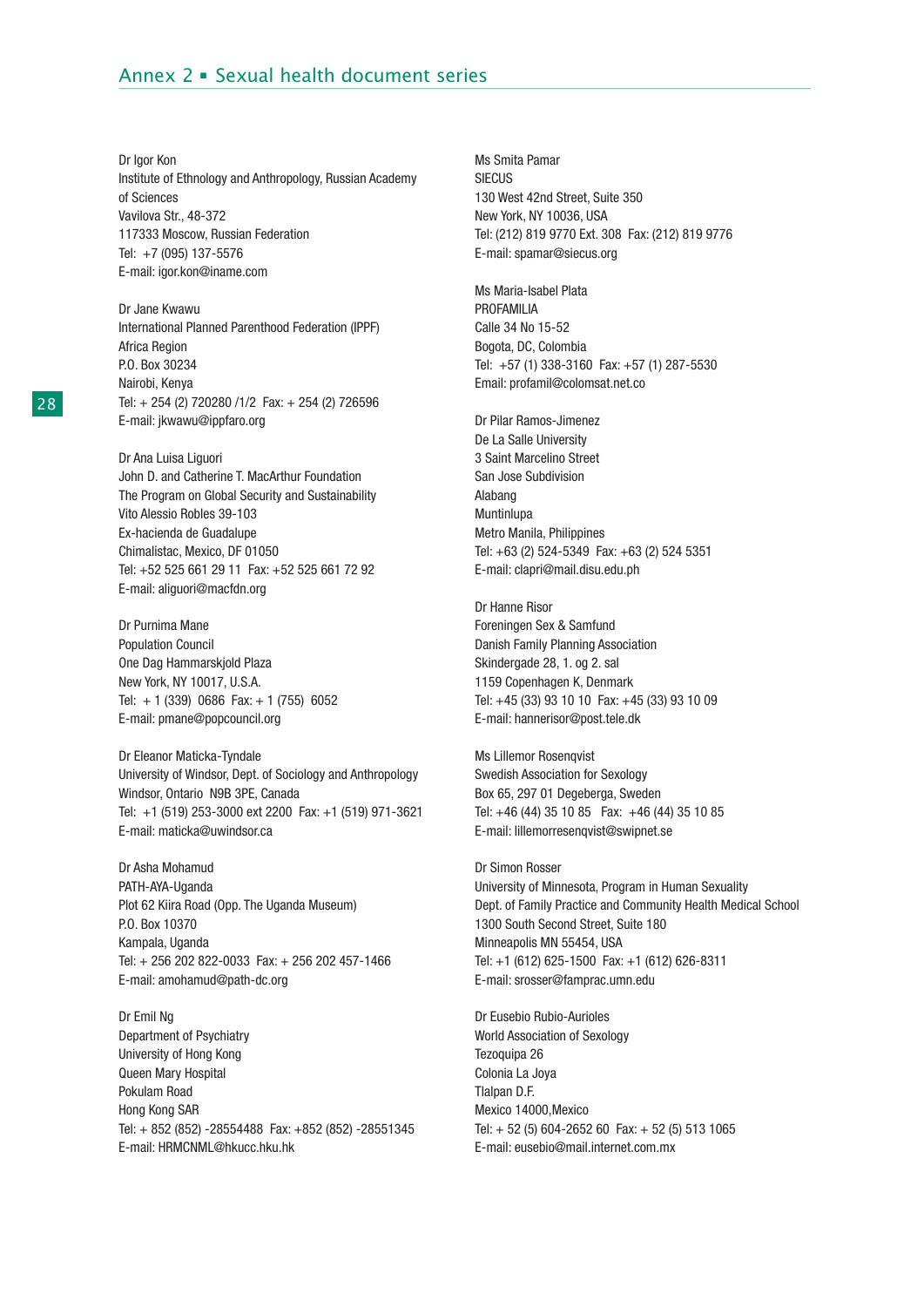Dr Rashidah Shuib School of Medical Sciences University of Sains Malaysia 16150 Kubang Kerian Kelantan, Malaysia Tel: +609-765-1700 est. 2713 Fax: +609-765-3370 Email: rashidah@kb.usm.my

Dr Ondrej Trojen Sexological Institute (Affiliated with 3rd Medical School Charles University) Lannova 2 115 60 Prague 1, Czech Republic Tel: +420 608 452453 Fax: +420 2 41432344 E-mail: trojan@avinet.cz

Dr Beverly Whipple Rutgers University 31 NW Lakeside Drive Medford, NJ 08055, U.S.A. Tel: +1 (609) 953 1937 E-mail: bwhipple@recom.com

Ms Khosi Xaba Ipas-South Africa P.O. Box 1079 Auckland Park 2006 Johannesburg, South Africa Tel: 27-11-482 2569 Fax: 27 11 482 4718 E-mail: makhosazanax@ipas.org.za

#### UN Agencies

Dr Ibrahima Diallo UNICEF Charge de programme adolescent/adolescent officer UNICEF WCARO (BRAOC) 04 B.P. 443 Abidjan, Ivory Coast Tel: +225 (20) 21 31 31 Fax: +225 (20) 22 76 07 E-mail: idiallo@unicef.org

Dr Malika Ladjali Education for Sustainable Development UNESCO 7 Place de Fontenoy 75700 Paris 07 SP, France Tel: +(33 1) 4568 0124 Fax: +(33 1) 4568 5635 E-mail: M.Ladjali@unesco.org

Dr Laura Laski UNFPA Reproductive health Branch, Technical Support Division The News Building 220 East 42nd Street New York, NY 10017,U.S.A. Tel: +1 (212) 297-5224 Fax: +1 (212) 297-5145 E-mail: laski@unfpa.org

#### **Secretariat** WHO Regional Offices

Dr Antoine Serufilira, AFRO E-mail: serufiliraa@whoafr.org

Dr Patricia Hoes, AMRO/PAHO E-mail: hoespatr@paho.org

Dr Rafael Mazin, AMRO/PAHO E-mail: mazinraf@paho.org

Dr Ghada Hafez, EMRO E-mail: HafezG@who.sci.eg

Dr Assia Brandrup-Lukanow, EURO E-mail: ABR@WHO.DK

Dr P. Nayar, SEARO E-mail: NAYARPD@WHOSEA.ORG

#### WHO Headquarters

Dr Tomris Türmen, EXD/FCH Dr Paul Van Look, Director, RHR Dr Hans Troedsson, Director, CAH

Dr Andrew Ball, FCH/HIV Tel: +41 22 791 4792 E-mail: balla@who.int

Ms Magdelena Cerda, VIP/PVL Tel: +41 22 791 2867/ 3480 E-mail: cedam@who.int

Ms Manuela Colombini, FCH/RHR Tel: +41 22 791 4281 E-mail: colombinim@who.int

Ms Jane Cottingham, FCH/RHR Tel: +41 22 791 4213 E-mail: cottinghamj@who.int

Ms Amel Fahmy, FCH/RHR Tel: +41 22 791 3328 E-mail: fahmya@who.int

Ms Jane Ferguson, FCH/CAH Tel: +41 22 791 3369 E-mail: fergusonb@who.int

Dr Shireen Jejeebhoy, FCH/RHR Tel: +41 22 791 3348 E-mail: jejeebhoys@who.int